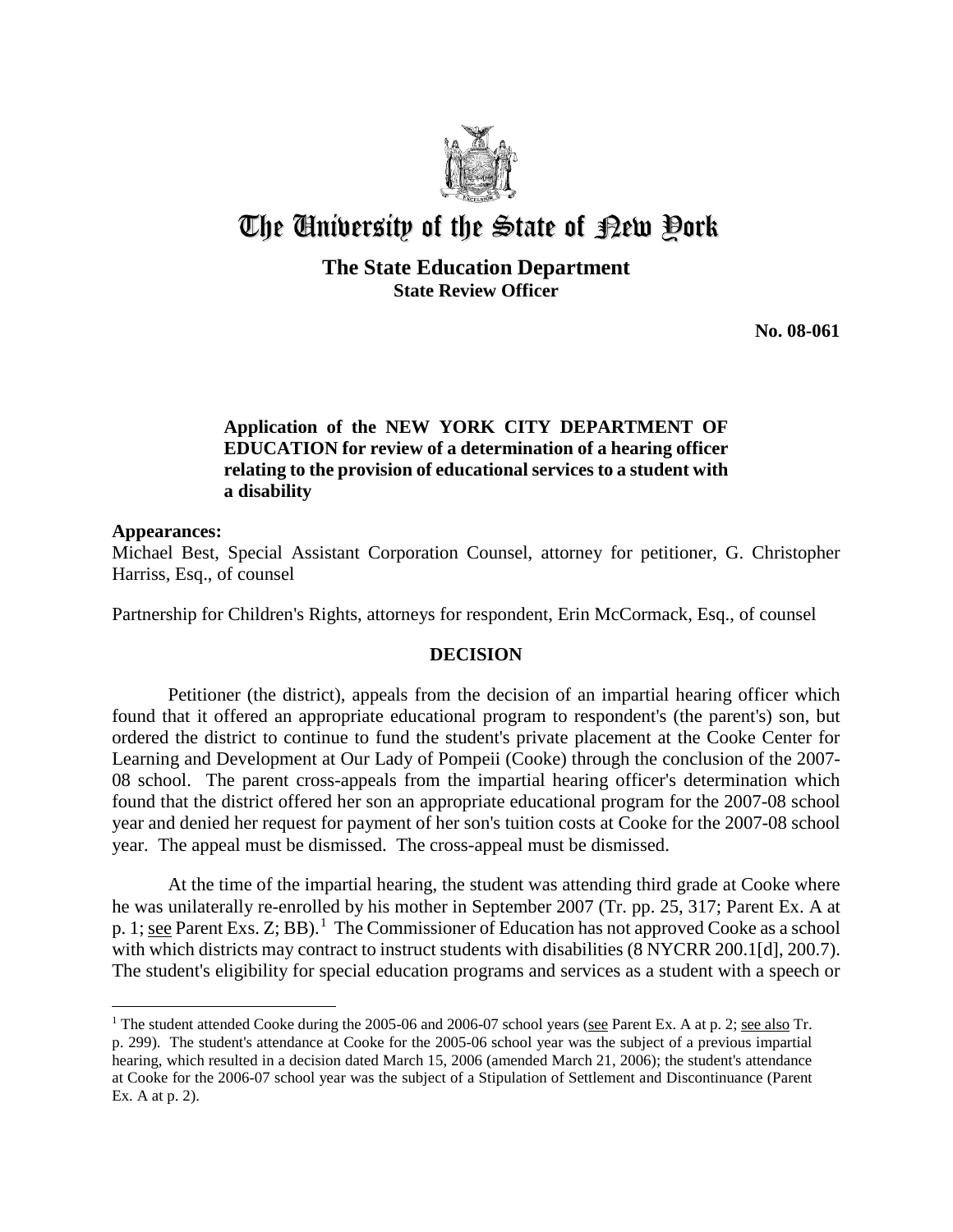language impairment is not in dispute in this appeal (see 34 C.F.R. § 300.8[c][11]; 8 NYCRR 200.1[zz][11]).

During the 2006-07 school year, the student's mother obtained two private evaluations of her son, which she provided to the district in January 2007 (Parent Exs. K; L; CC). In August and October 2006, the student underwent a comprehensive neuropsychological and psychoeducational evaluation due to his "history of speech and language delays, difficulty acquiring academic skills, and difficulty sustaining attention" to clarify the nature of the student's difficulties and to determine the student's educational, social, and emotional needs (Parent Ex. L at p. 1). Behavioral observations of the student revealed variable attention and that when engaged in "visual or handson" tasks, the student exhibited increased focus, "expressed enthusiasm," took "pride in his successes," and demonstrated meticulous attention to detail in his written work (id. at p. 2). The evaluator—a psychologist—noted that when drawing, the student exhibited "sustained attention without difficulty and put great effort into his drawing" (id.). When given tasks requiring auditory and/or verbal skills, the student "became more easily fatigued, distracted and impulsive," and the evaluator noted that he "benefited" from "frequent breaks" (id.). The student became frustrated with tasks he perceived as difficult and "felt insecure about his abilities" (id.).

To assess the student's cognitive functioning, the evaluator administered the Wechsler Preschool and Primary Scale of Intelligence-Third Edition (WPPSI-III), which yielded a full-scale IQ score of 95 (average range), a verbal scale score of 86 (low average range), and a performance scale score of 93 (average range) (Parent Ex. L at pp. 2, 9). Generally, the evaluator noted that the student "performed stronger on visually based tasks" (id. at p. 2). The student attained a processing speed score in the superior range, which the evaluator described as a "significant strength," and he attained a general language score in the average range (id. at pp. 2, 4, 9).

An assessment of the student's memory skills using the Wide Range Assessment of Memory and Learning (WRAML) yielded a visual memory index in the low average range and a verbal memory index in the extremely low range (Parent Ex. L at p. 3). The evaluator indicated that although the student "demonstrated weak short-term memory skills," the student demonstrated a "significantly stronger" memory for "visual information than for verbal information" (id.). According to the evaluator, the student exhibited "great difficulty retaining auditory and verbal information in short term memory" and benefited from the use of visual aids and frequent repetition to "learn new information" and to "retain language-based information" (id.).

To assess the student's attention and executive functioning, the evaluator used a developmental neuropsychological assessment, the NEPSY, to measure the student's visual and auditory attention, which revealed that the student performed in the average range (Parent Ex. L at pp. 3, 9-10). The student demonstrated high average ability on a task involving manipulatives that required him to "plan ahead and visualize solutions to problems" (id. at p. 3). The evaluator noted that throughout the evaluation, the student exhibited strong visual attention, but variable auditory attention "depending upon the extent to which the information he was attending to involved language comprehension" (id.).

The evaluator also used the NEPSY to assess the student's visual motor skills, graphomotor skills, and language processing skills (Parent Ex. L at pp. 3-4, 9-10). The student exhibited "excellent" visual motor skills and performed in the "very superior range copying geometric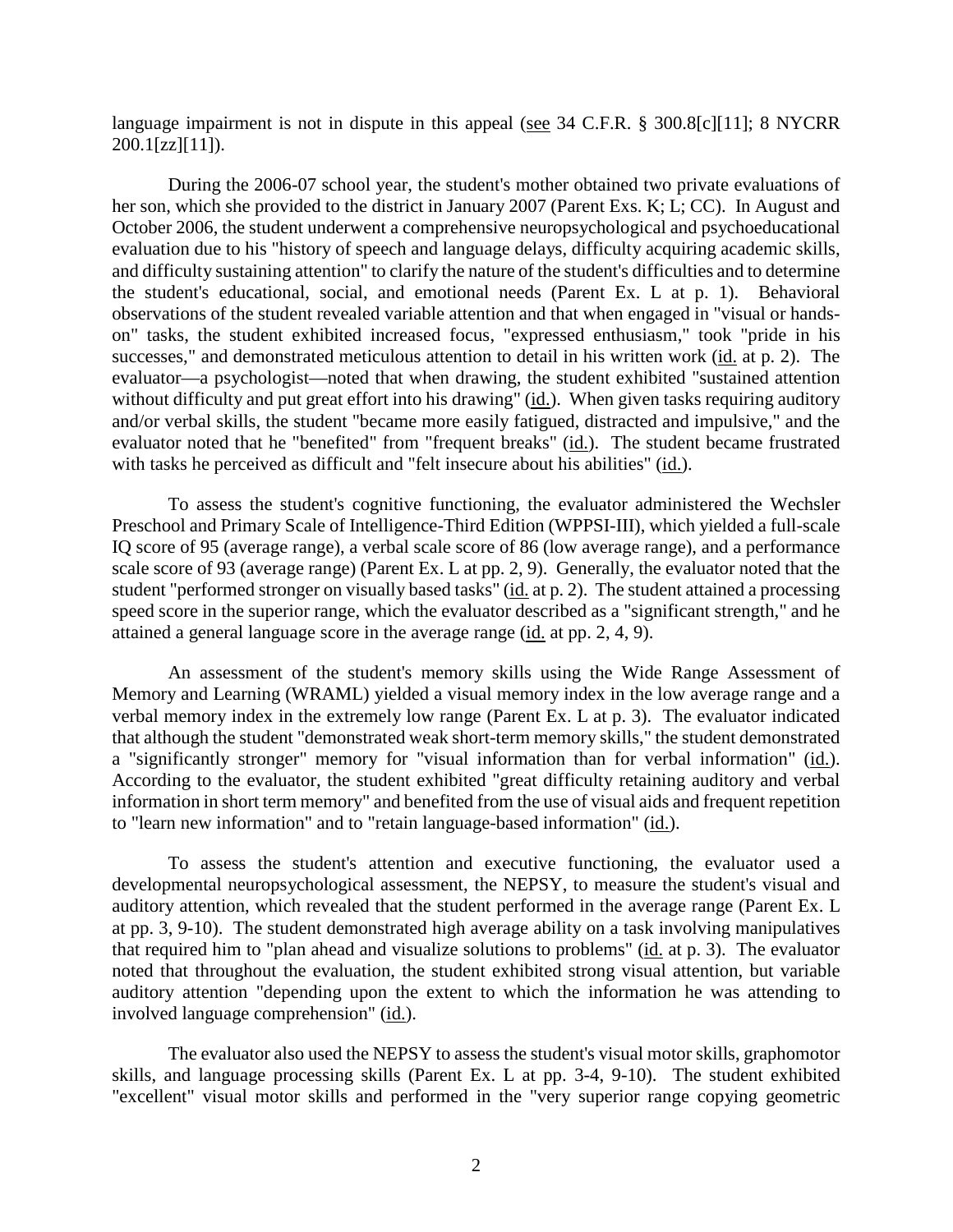designs" and "judging line orientation" (id. at pp. 3, 9-10). The student also demonstrated an appropriate right-handed pencil grip, an "excellent" ability to draw with "precision" and "great attention to details," which the evaluator described as "advanced skills for his age" (id. at p. 4). However, despite his well-developed drawing ability, the student could not write his last name and the evaluator opined that the student's "handwriting difficulties [were] due in part to the language processing involved in writing letters" (id.). With respect to language processing, the student's NEPSY scores fell within the borderline range and were "significantly lower than his other domain scores" (id.). The student performed in the low average range on a phonological processing task requiring him to "break apart words at the level of letter sounds and word segments," as well as on a "task assessing speed and fluency of language production" (id.). The evaluator indicated that the student exhibited "extreme difficulty on a task of language comprehension" and "great difficulty both attending to and comprehending auditory and verbal information" (id.).

An administration of the Wechsler Individual Achievement Test-Second Edition (WIAT-II) to assess the student's academic achievement yielded reading and mathematics composite scores in the low average range (Parent Ex. L at pp. 4-5, 10). Overall, the student's results indicated that he performed "stronger on tasks assessing rote knowledge and weaker on tasks assessing comprehension skills" (id. at p. 4). At that time, the student's academic skills ranged from "a Kindergarten to early [first] grade level" (id. at pp. 4, 10).

Assessment of the student's social/emotional functioning and behavior using both the parent and teacher rating scales of the Conners' Rating Scale-Revised: Long Version (CPRS-R: L) reflected the parent's "mild concerns" about the student's "restlessness and inattention" and an elevated score regarding perfectionism reported by the student's teacher (Parent Ex. L at pp. 5, 11). The student's teacher indicated that the student tended to set "very high goals for himself, [was] a perfectionist, and check[ed] his work over and over" (id. at p. 5). The evaluator further noted the student's enthusiasm for learning, his insecurity about his abilities, his awareness of his slow academic achievement, and his resulting "frustration and embarrassment" (id.). It was also noted that outside the learning environment, the student felt "good about himself and his relationships" (id.).

After providing a summary of the testing results, the evaluator noted the student's diagnosis of mixed receptive-expressive language disorder and recommended the following: placement in a small, language-enriched classroom "specializing in the education of children with learning disabilities;" "a multi-sensory approach to instruction throughout the school day;" speech-language therapy, counseling, and occupational therapy (OT) to work on handwriting; 12-month programming for speech-language services; continued use of an "FM unit" in school; reading aloud at home; use of visual aids and repetition of information at school and at home; and encouragement to pursue his artistic skills (Parent Ex. L at pp. 7-8). The evaluator also recommended the following testing accommodations: extended time (1.5), separate location, test directions and questions read aloud and explained as needed, and an opportunity to respond orally to questions or to dictate responses to a scribe (id. at p. 7). In addition, the evaluator recommended the following classroom accommodations: waiver of the student's requirement to read aloud in front of peers, seating provided in the front of the classroom and in close proximity to the teacher, and verbal directions repeated and rephrased when necessary (id.).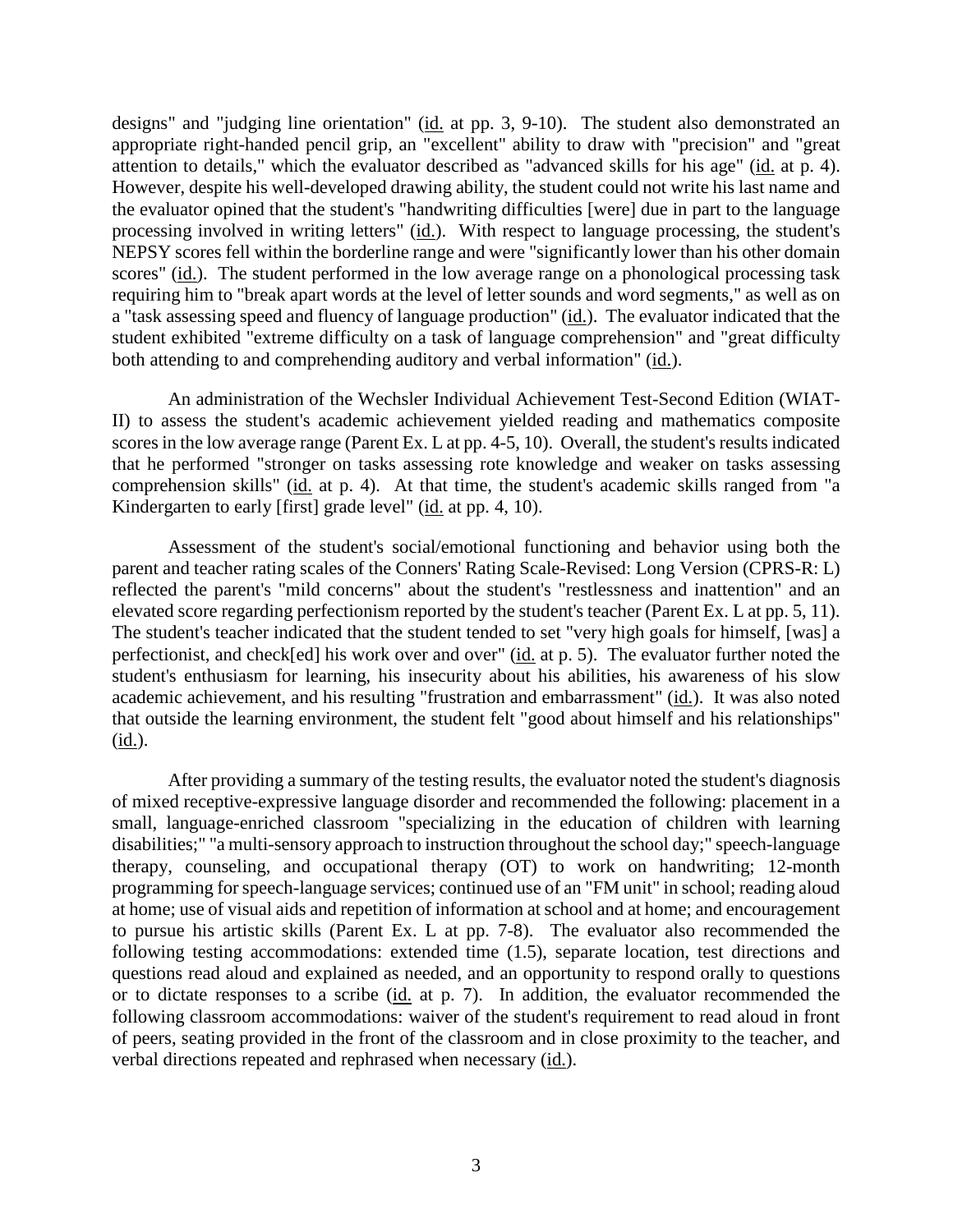In October and November 2006, the student underwent a comprehensive speech-language evaluation, which included the administration of the Expressive One Word Picture Vocabulary Test (EOWPVT), the Receptive One Word Picture Vocabulary Test (ROWPVT), and the receptive and expressive language subtests of the Clinical Evaluation of Language Fundamentals-4 (CELF-4) (Parent Ex. K at pp. 1-10). On the EOWPVT used to assess the student's spoken English vocabulary, the student performed in the low average range (id. at pp. 2-4). Administration of the ROWPVT, which required the student to orally identify pictures to assess his comprehension of English vocabulary, also yielded scores in the low average range (id.).

The evaluator administered receptive and expressive language subtests of the CELF-4 to assessthe student's language use and comprehension (Parent Ex. K at p. 4). The receptive language subtests measured the student's auditory processing skills (the ability to listen, remember, process, and formulate a response); the student's receptive semantic abilities (the ability to categorize words and identify opposites); and the student's ability to understand spoken paragraphs (the ability to process "lengthy, meaningful, and linguistically complex information" and to use short-term memory skills to understand the main idea, inference, detail, sequence, and prediction of the orally presented short paragraph) (id. at pp. 4-5). The student performed in the low range in auditory processing skills, "within normal limits" in receptive semantic abilities, and with "moderately reduced abilities" in his ability to understand spoken paragraphs (id. at pp. 3-5). The expressive language subtests measured the student's knowledge of word structure rules (ability to use grammatical structures in spoken language); the student's expressive formulation skills (the ability to formulate sentences related to pictures using a target word/phrase); and the student's auditory memory skills (the ability to recall, and repeat verbatim, sentences of increasing length and complexity) (id. at pp. 5-6). The student's scores demonstrated a "mildly reduced ability to use grammatical structures in his spoken language," that he performed in the low average range in his ability to formulate sentences, and that he presented with a "decreased ability" to understand orally presented information (auditory memory skills) (id. at pp. 3, 5).

In addition to the language tests, the evaluator administered various phonological awareness subtests to assess the student's phonological processing skills (Parent Ex. K at pp. 3, 6). The student could identify and produce "rhyming words, identify phonemes in the initial position in words, and perform 2 syllable deletion tasks" (id. at p. 6). The student presented with difficulties identifying phonemes "in the final and medial position in words, segment sentences, and segment phonemes," blending phonemes, deleting syllables, substituting syllables and phonemes, substitution tasks, repeating 5-digit numbers, reciting the alphabet, and recalling the months of the year (id.). After being shown the alphabet, the student could recite the alphabet names and corresponding sounds with "100% accuracy" (id.). Informal assessments of the student's reading and writing demonstrated severely decreased reading and writing production skills (id. at pp. 6-7). Finally, the evaluator tape recorded and transcribed language samples, which revealed difficulties in the student's ability to include details in descriptions, to summarize his favorite movie, to explain his own thoughts, and to formulate complex sentences (id. at p. 7).

Overall, the evaluator described the student as "friendly" and "playful," and that he displayed a "moderate receptive and expressive language delay that negatively impact [ed] his academic and social success" (Parent Ex. K at p. 8). She noted that the student's language deficits included "poor comprehension" of orally presented stories, "reduced ability following directions, reduced ability to use grammatical structures in his spoken language, . . . , difficulty formulating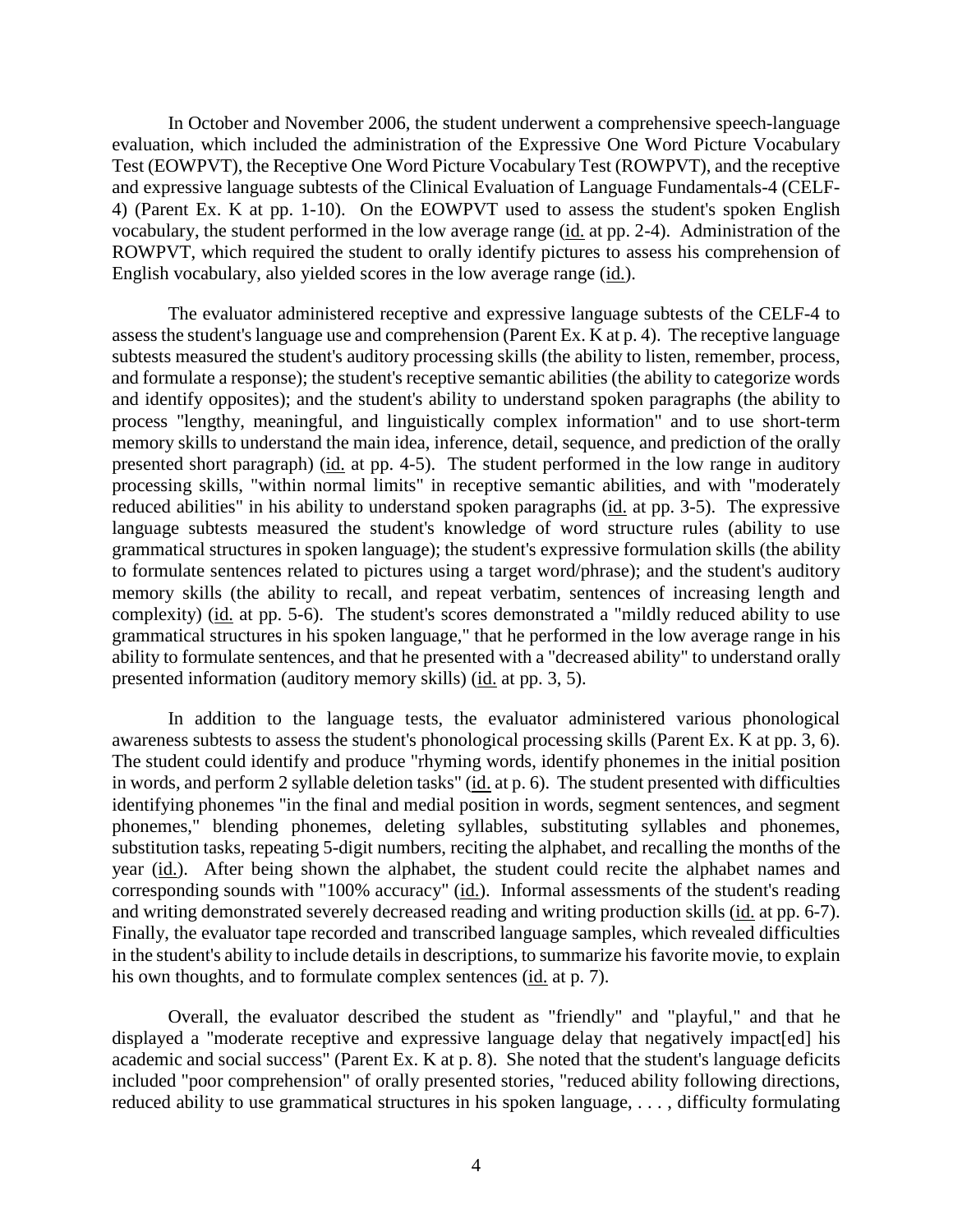complete complex sentences, and decreased phonological awareness skills" (id.). The evaluator noted that the student's ability to use grammatical structures in his spoken language represented "essential" skills in reading and writing (id.). The report also noted the student's severely decreased reading and writing skills (id.). Based upon the information presented, the evaluator recommended two 30-minute sessions per week of speech-language therapy in a 1:1 setting to address the three long-term goals developed and incorporated into the evaluation report (id. at p. 9). The goals included the following: to increase the student's receptive and expressive language skills; to increase the student's reading comprehension and production; and to increase the student's writing production (id.). In addition to the goals, the evaluator developed 11 detailed and measurable short-term objectives that targeted the student's needs in the areas of auditory processing, grammatical structures, formulating complex sentences, and phonological awareness skills (id.).

On May 14, 2007, the Committee on Special Education (CSE) convened at Cooke to conduct the student's annual review and to develop his individualized educational program (IEP) for the 2007-08 school year (Parent Ex. G at p. 1; see Tr. pp. 90-91). The CSE consisted of a district school psychologist (who also acted as the district representative), a district special education teacher, a district social worker, an additional parent member, the student's mother, the student's special education teacher at Cooke, the student's speech-language therapist at Cooke, and a site supervisor from Cooke (Parent Ex. G at p. 2; see Tr. pp. 255-57). At the impartial hearing, the student's mother testified that the Cooke staff members in attendance at the CSE discussed the student's "academic functioning level and progress," as well as his present levels of performance "academically, socially and with his speech and language" (Tr. pp. 299-300; <u>see</u> Tr. pp. 94-97). The student's mother also testified that she requested a Related Services Authorization (RSA) at the CSE meeting to allow her son to receive speech-language therapy during summer 2007 (Tr. pp. 300-01). The district's school psychologist who attended the CSE meeting testified that the CSE had a "very lengthy discussion" about the parent's RSA request, the student's eligibility for extended school year services (ESY), substantial regression, and a document presented to the CSE to support the parent's request (Tr. pp. 97-102, 300-01; see Dist. Exs. 7; 9).<sup>2</sup> The school psychologist further testified that based upon the discussion at the meeting, the CSE determined that the student was not eligible for ESY services and denied the parent's request for an RSA (Tr. pp. 99-102, 300-01).

In the academic performance and learning characteristics' section of the IEP, the CSE noted that formal tests administered to the student indicated that he functioned in the average range intellectually and demonstrated strong visual attention and memory (Parent Ex. G at p. 3). The CSE noted the student's difficulty with "retaining auditory and verbal information" and his delayed receptive and expressive language (id.). The IEP included the student's most recent WIAT-II results for reading, writing, and mathematics, indicating that the student's academic skills ranged between kindergarten to first grade instructional levels (id.). To address the student's identified academic management needs, the CSE recommended multisensory instruction, preferential seating, visual cues, repetition of information and directions, and simplified language (id.). The IEP noted that according to a March 5, 2007 school report, the student could "answer who, what

<sup>&</sup>lt;sup>2</sup> The document, dated May 30, 2006, and titled "Speech-Language Addendum," recommended a 12-month program for speech-language services "throughout the summer" but does not refer to a specific school year (Dist. Ex. 9).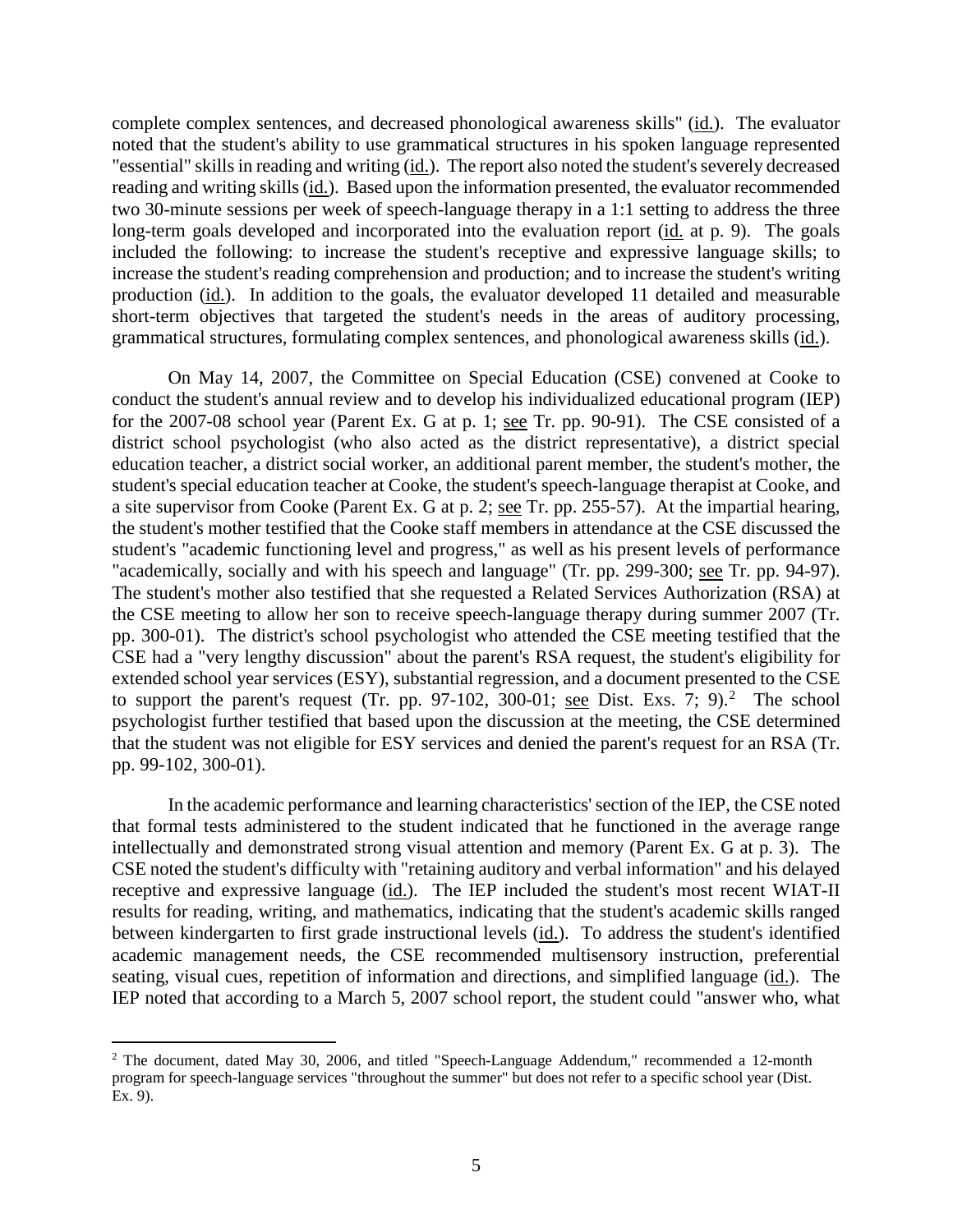and when questions within a story, with some teachers assistance;" he could add and subtract "numbers up to 10 using counting cubes;" he understood money; and although he knew money values, he could not "combine them" (id. at p. 4). The IEP also indicated the student was "learning to use picture cues to understand story comprehension" and pointing "to words to keep him focused" (id.). At the time of the CSE meeting, teacher estimates indicated that the student performed at the "high" kindergarten instructional level in reading and writing, and at the first grade instructional level in mathematics (id.). To address these additionally identified academic management needs, the CSE recommended the use of manipulatives in mathematics, teacher prompts, an "FM unit," rewording directions, visual cues, and the use of manipulatives in reading (id.).

With respect to the student's social/emotional present levels of performance, the IEP indicated that the student was easily distracted, that he tended to be a "perfectionist," and preferred to work "alone rather than asking for help" (Parent Ex. G at p. 5). The IEP also noted that the student "may shut down" when faced with "challenging" tasks and that he experienced frustration when he "forgets information" (id.). The IEP indicated that the student's behavior did not seriously interfere with instruction and could be addressed by a regular and/or special education teacher (id.). To address the student's identified social/ emotional management needs, the CSE recommended counseling, support and encouragement to correct the student's homework and class work errors, and the use of visual cues to "minimize his frustration and tendencies toward perfectionism" (id.). In the health and physical development present levels of performance, the IEP noted that an auditory processing evaluation revealed the student's "'difficulties in tolerancefading memory and decoding,'" and that he also had difficulties with visual tracking (id. at p. 6). The IEP also noted that the student "has been prescribed glasses for homework and class work to assist with visual tracking tasks" (id.). The IEP contained 7 annual goals and 24 short-term objectives to address the student's areas of need in social interaction skills, speech-language, literary response and expression skills, information and understanding skills, number concepts, measurement skills, and expressive and receptive language skills (id. at pp. 7-9).

Based upon the information provided, the CSE recommended placement in a 12:1+1 special class in a community school with related services of counseling and speech-language therapy for the 2007-08 school year (Parent Ex. G at pp. 1, 12). The CSE recommended one 30 minute session per week of counseling in a 1:1 setting; one 30-minute session per week of counseling in a 3:1 setting; and three 30-minute sessions per week of speech-language therapy in a 1:1 setting (id. at p. 12). The hearing record does not indicate that the student's mother expressed any objections about programming, other than her request for an RSA for summer speech-language therapy services, during the CSE's formulation of the student's 2007-08 IEP.

On May 30, 2007, the student's mother signed a 10-month enrollment contract with Cooke for the 2007-08 school year (Parent Ex. V at pp. 1-4).

In July 2007, the student's mother received a Final Notice of Recommendation (FNR) dated June 26, 2007, which identified the district's recommended placement of the student in a 12:1+1 special class in the student's home-zone community school and related services (Dist. Ex. 3; see Tr. pp. 24, 301-02, 322). At the impartial hearing, the student's mother testified that she contacted the assistant principal of the recommended placement in late July and was told to call back in early August; when the student's mother contacted the recommended placement in early August, she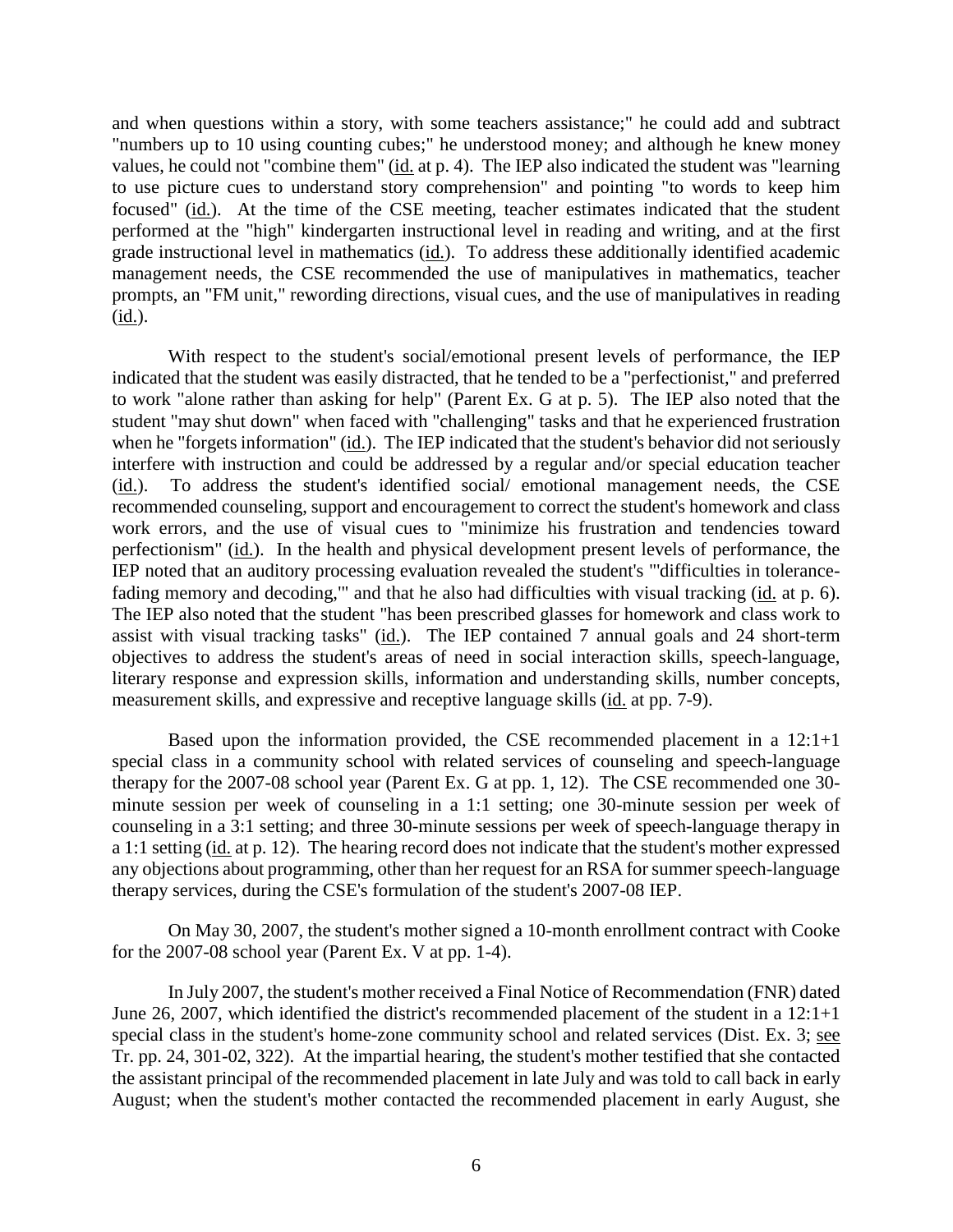was told to call back in late August (Tr. pp. 302-03). By letter dated August 8, 2007, the student's mother advised the district that she could neither accept nor reject the placement recommended in the FNR at that time because she would not be able to observe a classroom until September 2007 (see Parent Ex. BB; see also Tr. pp. 302-03). In her letter, the student's mother indicated that if the recommended placement was not appropriate for her son, she would re-enroll him at Cooke for the 2007-08 school year and seek payment of his tuition costs from the district (id.). The student's mother called the recommended placement again in September and scheduled an appointment to visit the school during the first week of September (Tr. pp. 303-04). At that visit, the student's mother spoke with the special education teacher of the recommended 12:1+1 special class, she observed the classroom, and she spoke with a speech-language therapist (Tr. pp. 304- 05, 314-15). On September 26, 2007, the student's mother returned to visit the recommended placement with Cooke's site supervisor and spoke with the school psychologist and the same speech-language therapist she had spoken to at the earlier visit (Tr. pp. 305-06, 314-15; see Tr. p.  $278$ ).<sup>3</sup> The student's mother determined that the recommended placement was not appropriate to meet her son's speech-language and auditory processing needs, noting that she was uncertain as to whether her son would receive the recommended speech-language therapy services, and further, because she was concerned about management needs of other students in the special class (Tr. pp. 306-07). By letter dated September 27, 2007, and received by the district on October 10, 2007, the student's mother rejected the recommended placement, notified the district that her son would remain enrolled at Cooke for the 2007-08 school year, and indicated that she would file for an impartial hearing (Parent Ex. Z).

By due process complaint notice dated November 9, 2007, the parent alleged that the district failed to offer the student a free appropriate public education (FAPE) for the 2007-08 school year because the annual goals and short-term objectives in the student's IEP would not "yield meaningful educational progress" and that the recommended placement failed to meet the student's special education needs, noting the student's "particular" need for "speech-language therapy with emphasis on auditory training" (Parent Ex. A at pp. 1-2). The parent requested an interim pendency determination finding that Cooke was the student's pendency placement and directing the district to pay the costs of the student's attendance at Cooke based upon an unappealed impartial hearing officer decision, dated March 15, 2006 (id. at p. 2; see Parent Exs. B at pp. 5-7; C at p. 3).<sup>4</sup> As relief, the parent requested a finding that the district failed to offer the student a FAPE for the 2007-08 school year, that Cooke was an appropriate placement, that equitable considerations favored the parents, and that the parent was entitled to reimbursement for the costs of her son's tuition at Cooke for the 2007-08 school year (id.). In addition, the parent requested

<sup>&</sup>lt;sup>3</sup> The Cooke site supervisor who accompanied the student's mother to the September 26, 2007 visit at the recommended placement was not the same Cooke site supervisor who attended the May 14, 2007 CSE meeting (compare Tr. pp. 224, 230, 251-52, 256, 271, 306, with Parent Ex. G at p. 2).

<sup>4</sup> By interim decision dated March 20, 2008 (corrected March 25, 2008), the impartial hearing officer determined Cooke as the student's pendency placement and directed the district to fund the student's placement at Cooke until such time "as the pendency placement is changed or that the district can demonstrate that it is in a position to offer a specific program substantially identical to the one ordered" in the previously unappealed impartial hearing officer's decision regarding the student's 2005-06 school year, dated March 15, 2006 (Interim Decision on Pendency at pp. 8-9).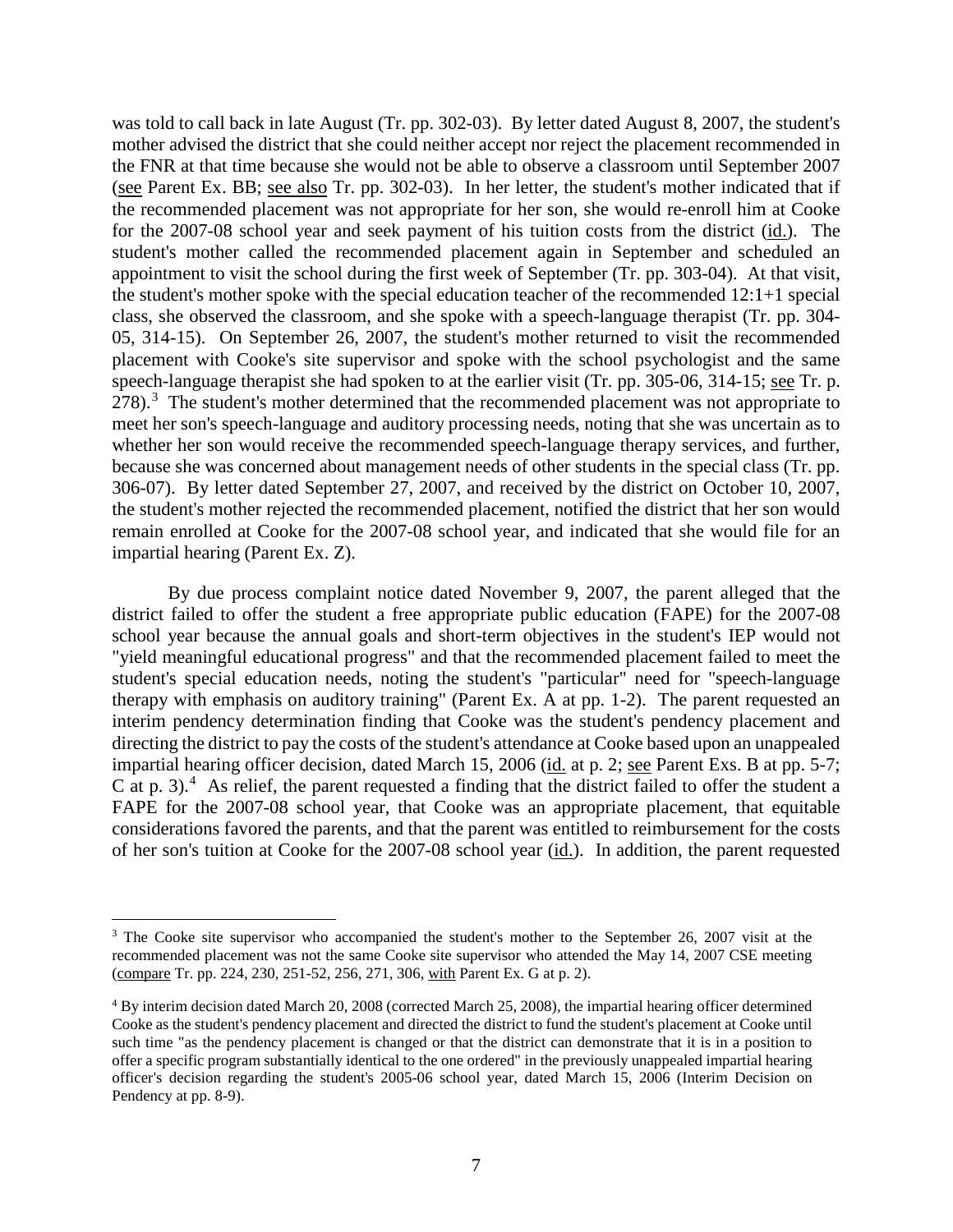that the impartial hearing officer order the district to prospectively fund the cost of the student's attendance at Cooke from September 2007 through June 2008 (id.).

On April 4, 2008, the parties proceeded to an impartial hearing, and after three days, the impartial hearing concluded on May 13, 2008 (Tr. pp. 1, 121, 220). In addition to the presentation of testimonial evidence, both parties also submitted documentary evidence at the impartial hearing (Tr. pp. 1-345; Dist. Exs. 1-11; Parent Exs. A-C; E-Z; AA-II; LL-MM).

With regard to the May 14, 2007 CSE meeting and the development of the student's 2007- 08 IEP, the district's school psychologist who attended the CSE meeting testified that the student's "current providers and classroom teacher," as well as the student's mother, participated in the meeting (Tr. pp. 93-95). She described the CSE meeting as "cordial" and that the attendees were "really open to discussion about the student's current educational progress" (Tr. p. 95). Because she had not worked with the student, the district's school psychologist recalled asking "all the providers to give [her] a lot of information in order" to make an "appropriate decision" for the student (id.). The school psychologist testified that the CSE had "a lot of reports" available for review and in particular, she recalled the student's neuropsychological/ psychoeducational evaluation from August/ October 2006, the October/ November 2006 speech-language evaluation, a progress report, and a speech-language addendum (Tr. pp. 95-97).

When questioned about the annual goals and short-term objectives in the student's 2007- 08 IEP, the school psychologist testified that she was a "little surprised" that the parent's due process complaint notice indicated that the goals and short-term objectives "were not developed appropriately," because the CSE reviewed the goals at the meeting and the "teachers did not indicate that there was anything wrong with the goals that we were laying out" (Tr. p. 103). She further testified that it had "never" been brought to her attention that the goals and short-term objectives developed were not appropriate and that she would have included any additional goals or short-term objectives raised (Tr. pp. 103-04). According to her testimony, the district's special education teacher who attended the CSE meeting was primarily responsible for the development of the annual goals and short-term objectives, which were taken directly from, or based upon, the information provided in the student's most recent evaluations and educational reports, by the student's classroom teacher, and from the student's most recent progress report from Cooke (Tr. pp. 104-05; see Tr. pp. 112-17; Parent Exs. K; L; X). In addition, she noted that draft goals had been developed by the district's special education teacher who attended the CSE meeting, which were brought to the CSE meeting, reviewed, and incorporated into the IEP (Tr. pp. 112-13). The school psychologist also testified that with respect to the speech-language goals and short-term objectives, the student's speech-language therapist from Cooke did not raise any issues about the appropriateness of the goals and objectives in the student's IEP, and further, the speech-language therapist did not draft or recommend any other speech-language goals or objectives to include in the IEP (Tr. pp. 106-07, 114). She noted that according to the student's 2007-08 IEP, he was mandated to receive speech-language therapy services and counseling, that the recommended placement could provide all of the student's related services, and she further confirmed that all of the students in the school who were mandated to receive speech-language services were receiving their services (Tr. pp. 49-51).

When asked about the CSE's recommendation to place the student in a 12:1+1 special class, the school psychologist stated that based upon the assessments, the evaluations, and the classroom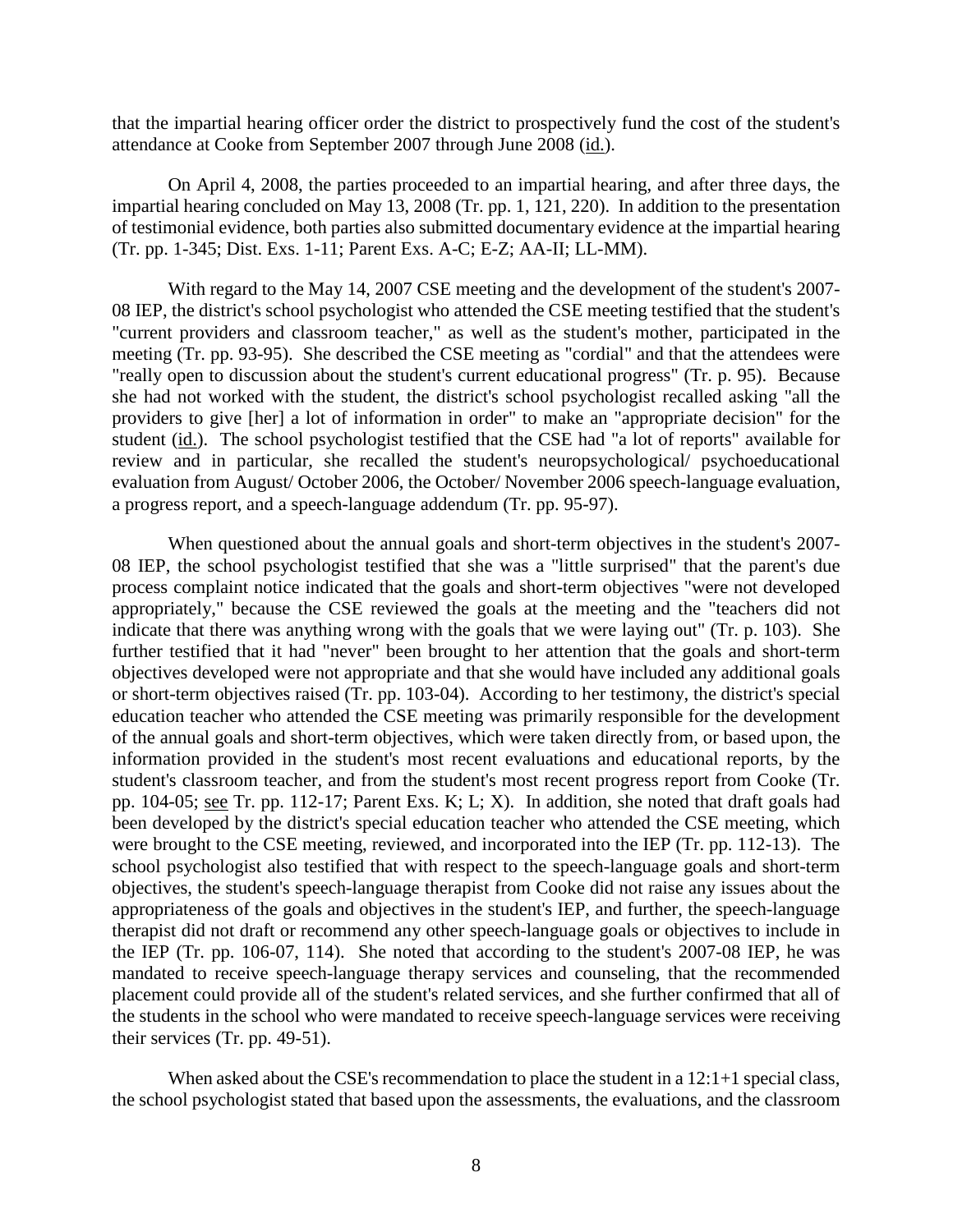teachers, "everybody was in agreement" that the student required a small classroom environment (Tr. pp. 111-12). She testified that "the CSE team . . . believed that [the student] would benefit from a small classroom environment, and with a little extra support, and that's why [the CSE] included the paraprofessional, the 12:1+1 staffing ratio" (id.). The school psychologist believed that the CSE, at that time, had the "most current information from the school about [the student's] performance through the teacher's conversation and observation" (Tr. pp. 115-16). The school psychologist also testified that the recommended placement would have been able to provide all of the student's IEP services, implement the annual goals and short-term objectives, and provide all of the student's accommodations (Tr. pp. 52-53).

The special education teacher who taught the recommended 12:1+1 special class also testified at the impartial hearing (Tr. pp. 153-76). In September, his class originally consisted of seven to eight students, and then throughout the 2007-08 school year, the class filled to its maximum of twelve students (Tr. pp. 169-70). His students ranged in age from six to nine years old and functioned at the "low first grade to mid second grade" level in reading and mathematics (Tr. p. 170; see Dist. Ex. 10). He explained that while some of the students in his classroom did exhibit acting out behaviors, only one student had a formal behavior intervention plan (BIP) (Tr. p. 171). For specials, such as art or music, his students attended with non-disabled peers (Tr. p. 174). When a student first entered his class, the special education teacher reviewed the student's IEP to determine the student's "primary difficulties" and the student's goals (Tr. p. 175). He would then assess the student to "really determine what exactly the student needs" and would use the IEP as a "general guideline" (id.). Because his students exhibited different learning needs, the special education teacher initially evaluated the students to "determine levels" (Tr. p. 156). Since "most of the students have some language needs," he would begin with "language-based instruction," which included instruction in vocabulary, concepts, and questions to assure an understanding of the vocabulary (id.). Next, the special education teacher followed up with written instruction in a "workshop model" to present the lesson to all of the students using visual aids and hands-on materials, and then he arranged the students into small groups depending upon the students' needs (Tr. pp. 156-58). The special education teacher noted a great deal of flexibility in his ability to arrange small groups based upon the students' changing needs (Tr. pp. 157-58). When the students are in small groups, the paraprofessional in his classroom—who has worked with the special education teacher for eight or nine years—assisted the students to make sure they understood their work and provided individual assistance (Tr. pp. 157-59).

To address the students' emotional and behavioral needs, the special education teacher used a classroom-wide behavior modification system that incorporated prizes and a "star chart for parties" to encourage good behavior (Tr. pp. 159-60). He also worked with parents to implement behavior plans at home for students who had "more needs" (Tr. p. 160). To prevent problems, the special education teacher focused on minimizing frustration by offering "easier" work or providing individual assistance (Tr. pp. 160-61). To address students' speech-language issues in the classroom, the special education teacher encouraged students to answer questions about their work using complete sentences and he corrected errors as they occurred (Tr. pp. 161-62). He also worked directly with the speech-language teachers in the school to identify and address the students' needs (Tr. p. 162).

For reading instruction, the special education teacher used the Reading First program and indicated that, through training, he was certified as a Reading First teacher (Tr. pp. 163-64). The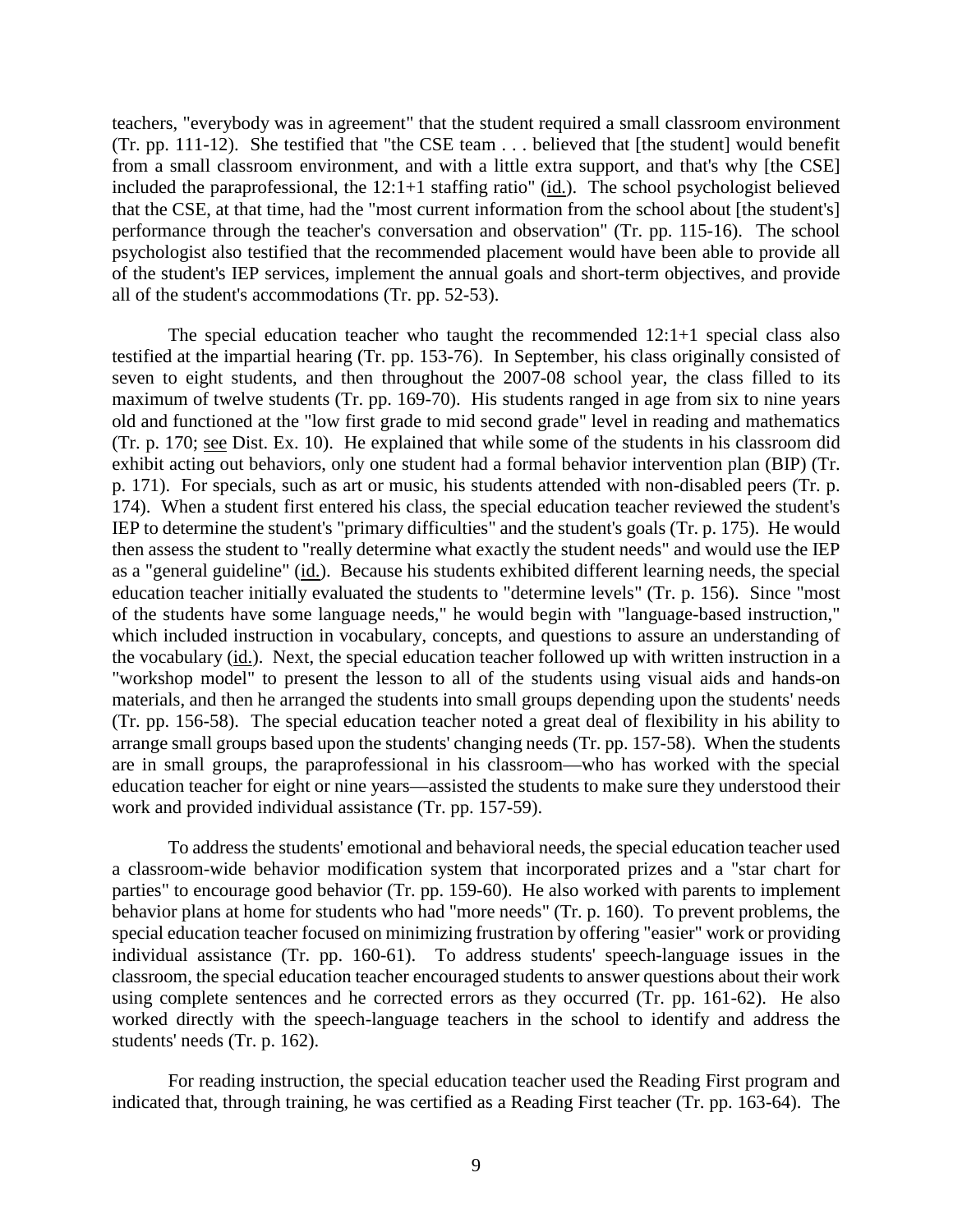special education teacher testified that he found the reading program was "extremely effective" because it consisted of different areas of reading that were necessary in order to teach students with disabilities, including sections that target phonemic language-based needs, phonics, comprehension, and vocabulary (Tr. pp. 164-65). He noted that the program produced measureable progress in his students' reading abilities (Tr. pp. 168-69).

Finally, the special education teacher testified that he recalled meeting the student's mother early in September and that she visited his classroom and asked "extensive" questions about his teaching techniques, his qualifications, differentiated learning, the levels of the students in his class, and how he addressed speech-language issues (Tr. pp. 166-68).

A speech-language therapist who worked at the recommended placement also testified for the district (Tr. pp. 123-49). The speech-language therapist possessed a Bachelor's degree and a Master's degree in communication disorders, as well as a Master's degree in reading (Tr. pp. 125- 26). She described her position as a "speech improvement teacher" and that she worked with students who had expressive and receptive language delays in accord with their IEPs (Tr. p. 125). As part of her responsibilities, the speech-language therapist also consulted with the teachers, the school psychologist, the school social worker, and the students' parents (Tr. pp. 126, 134-35). She testified that in addition to herself, three other speech-language therapists worked at the recommended placement—two other "monolingual therapists" and one "bilingual therapist"—and that one of the speech-language therapists would have provided services to the student had he attended the school (Tr. pp. 128-29). She explained the process of assigning and scheduling students for their speech-language services at the beginning of the school year and noted that although her schedule was full at the time of the impartial hearing, she did not have a full caseload at the beginning of the school year (Tr. pp. 127-29, 144-46).

During her testimony, the speech-language therapist reviewed and described the annual goals and short-term objectives in the student's 2007-08 IEP related to his speech-language needs, and she then explained how she would implement each of the goals and short-term objectives (Tr. pp. 129-34). She expressed familiarity with the goals and short-term objectives on the student's IEP because she had seen similar goals and short-term objectives on other students' IEPs in the past and indicated that she would be "more than able to work with these goals" (Tr. p. 130). The speech-language therapist also explained her familiarity and experience with the student's recommended "FM unit," noting that for a student with auditory processing difficulties, the amplification device functioned to amplify sound and would help the student differentiate background noise (Tr. pp. 137, 139-40, 148-49).

She testified that she recalled meeting the student's mother and her advocate in September when they visited the recommended placement (Tr. pp. 127, 141-44). During that meeting, the speech-language therapist answered questions regarding speech-language services and whether students with disabilities attended lunch and gym with non-disabled students (Tr. pp. 135-37, 145- 47). The student's mother also specifically asked the speech-language therapist about her qualifications and her training regarding central auditory processing disorders (Tr. pp. 136-38). The speech-language therapist told the student's mother that while no specific class in her training covered that area, central auditory processing disorders were addressed within her training regarding language and hearing disorders (id.). She also explained to the student's mother her familiarity with the "FM unit," which is one method often used to assist students with auditory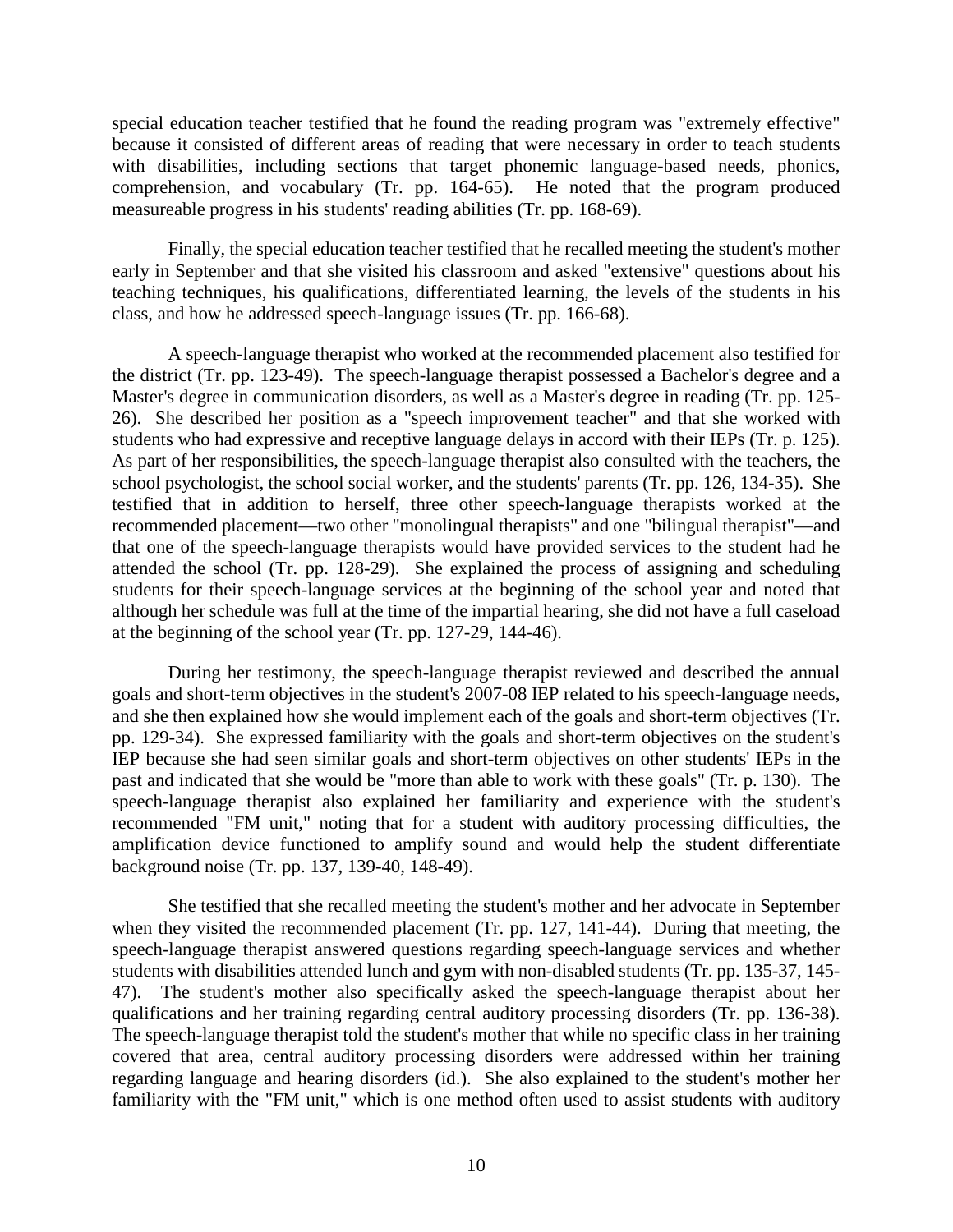processing disorders, and that she would implement "many of the same things" that she used with her "hearing impaired children with FM units" (Tr. pp. 137, 139-40, 148-49).

The student's mother testified at the impartial hearing (Tr. pp. 289-325). She described her son's needs as primarily speech-language delayed with an auditory processing deficit, and that he was easily distracted and had difficulty with academic work (Tr. pp. 290-91). She testified that her son required repetition at school and at home, he needed help writing letters and numbers, he needed directions or commands broken down for him, he had difficulty with his memory, and that she reviewed his work with him (id.). The student's mother testified about and described the student's progress in his academic work, his ability to socialize, and in his ability to express what he feels while attending Cooke (Tr. pp. 299, 307-11).

Her testimony also included her recollection of the May 14, 2007 CSE meeting, the discussion regarding her request for an RSA for ESY services, the recommendation to place her son in a 12:1+1 special class, receiving the FNR, and her attempts to schedule a visit to the recommended placement (Tr. pp. 300-04). She testified that after visiting the recommended placement, she was unsure whether her son would receive all of his mandated speech-language therapy services and that she was concerned that the "behavioral issues" in the recommended classroom would "interfere" with her son's "learning process" (Tr. pp. 304-07). Due to her concerns, she rejected the recommended placement (Tr. p. 307).

When asked at the impartial hearing about her specific concerns about the recommended program, the student's mother clarified that although she believed the recommended placement could meet her son's academic needs, she did not believe it could meet his speech-language therapy needs (Tr. pp. 322-23). The student's mother further testified that although she was concerned about the behavioral issues in the recommended placement, when she spoke with the special education teacher of the 12:1+1 special class, he "didn't say specifically for that year" that he had students in his classroom with behavioral issues, but that in the past "he had worked with children . . . in his classroom, that had behavioral issues" (Tr. pp. 323-24).

By decision dated May 22, 2008 (corrected May 29, 2008), the impartial hearing officer concluded that the district offered the student a FAPE for the 2007-08 school year (IHO Decision at pp. 2-4). The impartial hearing officer found that the district's recommended placement in a 12:1+1 special class in a community school, related services of counseling and speech-language therapy, and annual goals and short-term objectives were reasonably calculated to meet the student's special education needs in the least restrictive environment (LRE) (id. at pp. 2-3). The impartial hearing officer noted that the 2007-08 IEP addressed the student's auditory processing disorder and that the special education teacher, the school psychologist, and the speech-language therapist from the recommended placement all testified regarding their "familiarity with the demands of that disorder" and the "capacity to address it through the program and the goals and objectives of the proposed IEP" (id. at p. 3). Although the impartial hearing officer acknowledged the concerns identified by the student's mother regarding the provision of speech-language therapy services, the impact of the management needs of the students in the recommended special class on her son's ability to attend, and that the special class was "not specifically language-based" in design, he determined that in order to meet their burden, the district only needed to offer a program that was reasonably calculated to confer educational benefit to the student in the LRE—and not that it be "perfect or optimal, or even the best among available options" (id.). Based upon the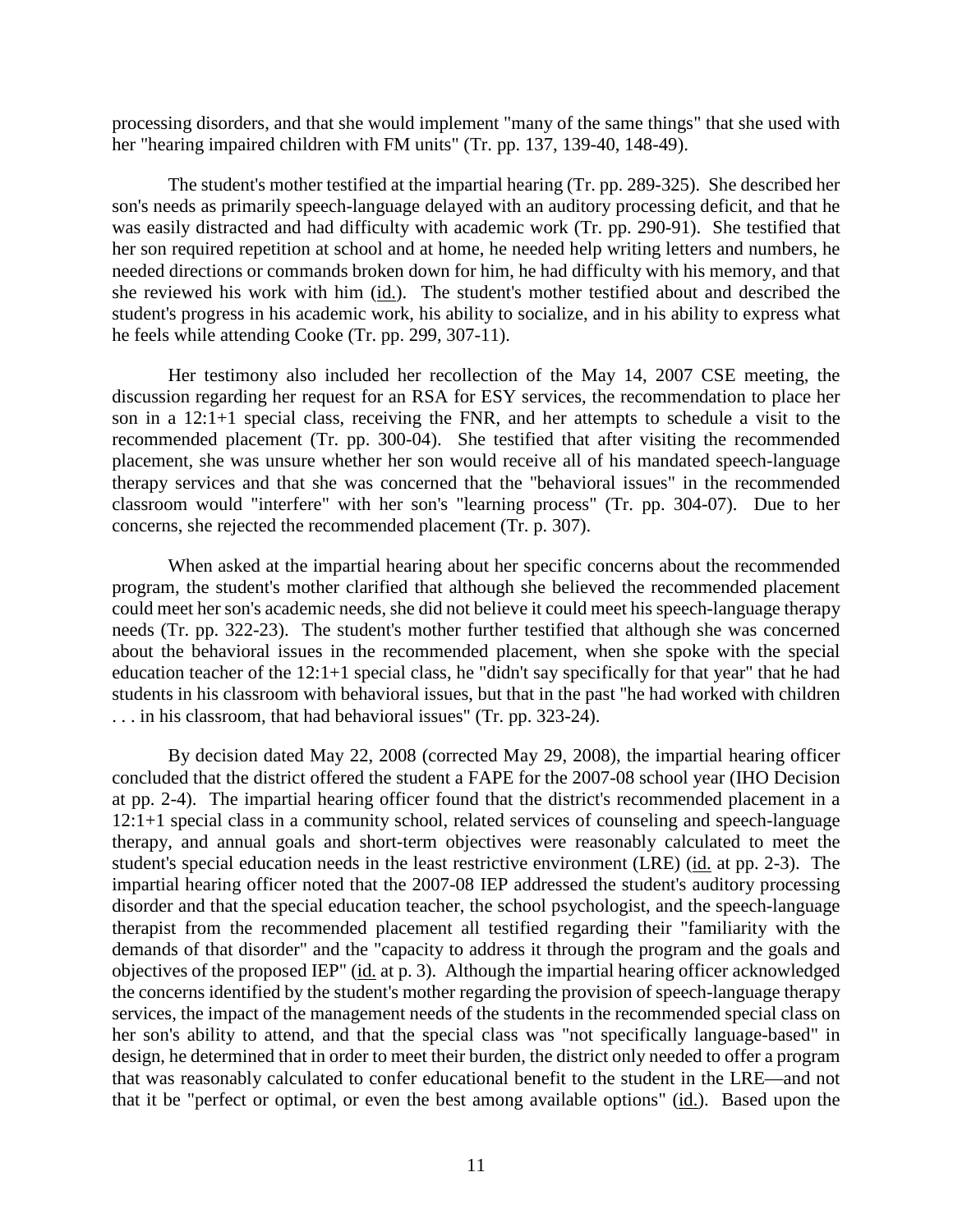evidence presented, the impartial hearing officer found that the district's recommended program, including the goal and objectives, addressed the student's needs "directly, both in its classroom component and in its related services" and was reasonably calculated to confer educational benefits  $(id at pp. 3-4).$ 

Although the impartial hearing officer found that the district offered the student a FAPE for the 2007-08 school year, he went on to opine that the parent's unilateral placement was appropriate and that nothing in the hearing record convinced him that equities would deny or reduce funding, but given the determination that the district offered the student a FAPE, the parent's request for funding or reimbursement must be denied (IHO Decision at p. 4). However, the impartial hearing officer then concluded that due to the "late date in the school year, it would be inappropriate to transfer the child out of his current school setting" before the conclusion of the 2007-08 school year and ordered the district to continue to fund the student's private placement at Cooke through the end of the school year  $(id.)$ <sup>5</sup>

On appeal, the district asserts that the impartial hearing officer erred when he directed the district to continue to fund the student's placement at Cooke for the remainder of the 2007-08 school year in light of his conclusion that the district offered the student a FAPE for the 2007-08 school year. The district contends that the impartial hearing officer misapplied the legal standard used to analyze tuition reimbursement claims and the parent is not entitled to continued payment of tuition costs through the conclusion of the 2007-08 school year as a matter of law. The district further contends that the hearing record amply supports the impartial hearing officer's conclusion that the district offered the student a FAPE for the 2007-08 school year and that once the district satisfied its burden, the impartial hearing officer had no authority to order continued funding of the student's tuition costs. In the alternative, the district argues that even if the district failed to offer the student a FAPE for the 2007-08 school year, an award of prospective payment of tuition costs is not a remedy available to the parent as a matter of law, that equitable considerations would preclude an award of continued funding, and that the parent should be ordered to reimburse the district for the tuition payments made pursuant to pendency in light of the determination that the district offered the student a FAPE for the 2007-08 school year and because adjournments sought by the parent unduly protracted the proceedings and "deliberately extended the timeframe" and thus, "functionally obtained the relief" sought—namely, prospective payment of tuition at Cooke for the 2007-08 school year.

In her answer, the parent asserts that although the impartial hearing officer's decision did not conform to the dictates of the tuition reimbursement legal standard, the impartial hearing officer was within his authority to order an appropriate equitable remedy in this case. The parent argues that even if the impartial hearing officer exceeded his equitable authority, the district's appeal of the continued payment of tuition costs through the conclusion of the 2007-08 school year renders the instant claim moot, as the district's appeal would obligate the district to continue to fund the student's pendency placement from the date of the impartial hearing officer's decision through the conclusion of the instant proceedings. The parent further asserts that the district's alternative arguments on appeal are without merit, as the parent fully cooperated with the district

 <sup>5</sup> Based upon the hearing record, the evidence does not support the impartial hearing officer's presumption that absent an award of funding, the student would be removed from his private placement (see Parent Ex. V; Tr. pp. 289-325).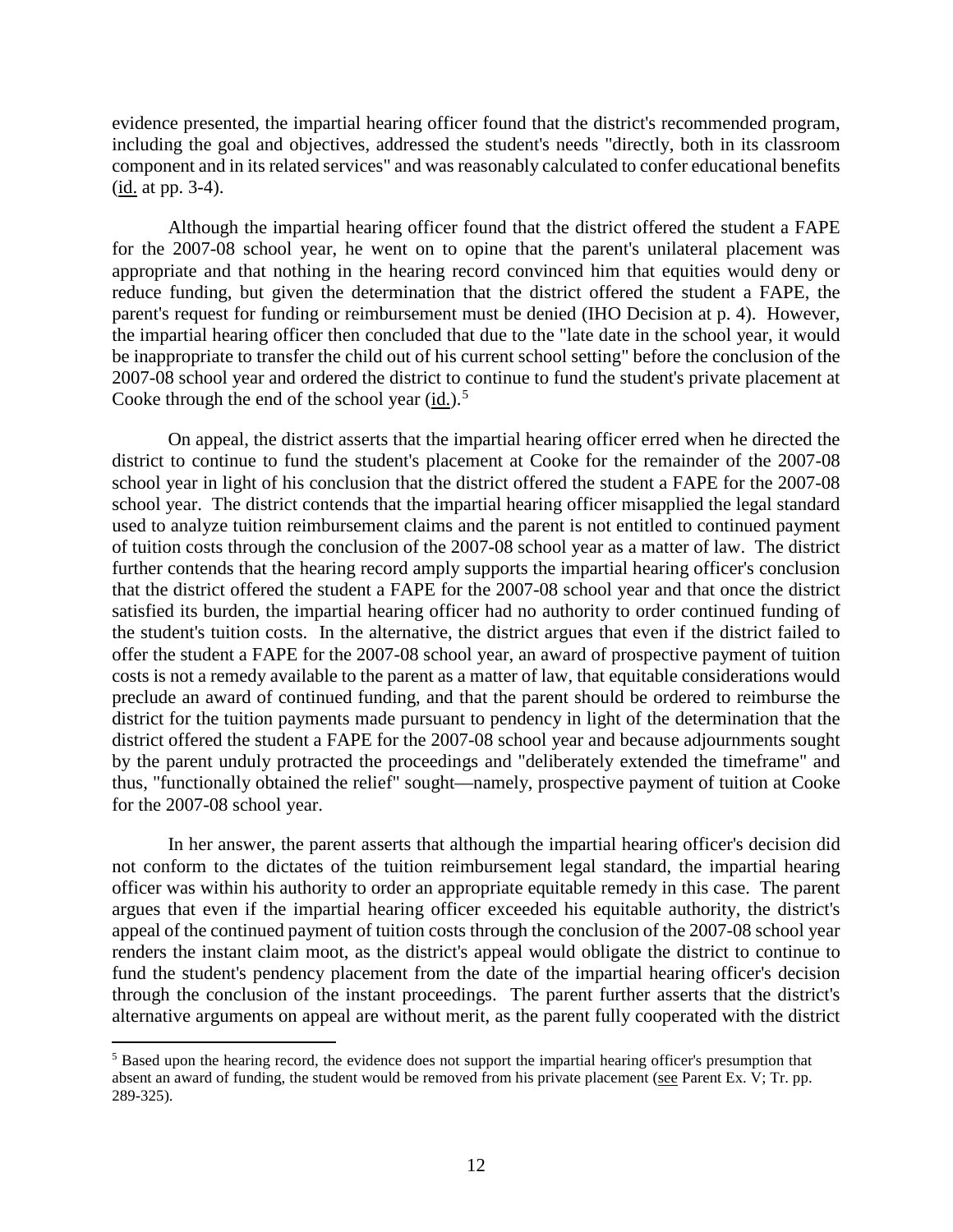at all times, she considered in good faith the recommended placement, and she provided reasonable notice of her intention to unilaterally re-enroll her son at Cooke for the 2007-08 school year. The parent contends that the district raised the issue of notice for the first time on appeal, and thus, should be precluded from asserting such a claim. In addition, the parent argues that she satisfied the appropriate legal standard entitling her to an award of prospective tuition payments, and that the district, as a matter of law, is precluded from seeking reimbursement of the tuition payments made pursuant to pendency. The parent contends that the district's argument regarding the adjournments granted in this case is without merit, since the district never raised any objections to the scheduling and that the adjournments were not unilaterally requested by the parents.

The parent cross-appeals those portions of the impartial hearing officer's decision which determined that the district offered a FAPE to the student for the 2007-08 school year and denied the parent's request for payment of her son's tuition costs at Cooke for the 2007-08 school year. The parent argues that the goals and objectives were not designed to yield meaningful benefit because the CSE copied the goals and objectives from the student's most recent speech-language evaluation and the student's services' plan from Cooke. The parent asserts that at the time of the CSE meeting, the students had already mastered 5 out of the 24 short-term objectives copied into the student's 2007-08 IEP, and thus, the goals and short-term objectives were not appropriate to meet his special education needs and denied the student a FAPE. The parent also challenges the district's recommended placement, noting that it would not meet his special education needs.

The district answered the parent's cross-appeal and asserted that the parent was not aggrieved by the impartial hearing officer's ultimate determination and thus, had no standing to cross-appeal. The district asserted that it sustained its burden to establish that the recommended special education programs, related services, and placement offered the student a FAPE in the LRE, and that equitable considerations do not support an award of tuition payments; that the parent's factual allegations in her cross-appeal do not support the relief requested; and that case law and public policy dictate that the parent reimburse the district for payments made pursuant to pendency. The parent submitted a reply responding to the district's arguments regarding whether the parent is aggrieved and has standing to cross-appeal.

Two purposes of the Individuals with Disabilities Education Act (IDEA) (20 U.S.C. §§ 1400-1482) are 1) to ensure that students with disabilities have available to them a FAPE that emphasizes special education and related services designed to meet their unique needs and prepare them for further education, employment, and independent living; and 2) to ensure that the rights of students with disabilities and parents of such students are protected (20 U.S.C. § 1400[d][1][A]- [B]).

A FAPE is offered to a student when (a) the board of education complies with the procedural requirements set forth in the IDEA, and (b) the IEP developed by its CSE through the IDEA's procedures is reasonably calculated to enable the student to receive educational benefits (Bd. of Educ. v. Rowley, 458 U.S. 176, 206-07 [1982]); Cerra v. Pawling Cent. Sch. Dist., 427 F.3d 186, 192 [2d Cir. 2005]). While school districts are required to comply with all IDEA procedures, not all procedural errors render an IEP legally inadequate under the IDEA (Grim v. Rhinebeck Cent. Sch. Dist., 346 F.3d 377, 381 [2d Cir. 2003]; Perricelli v. Carmel Cent. Sch. Dist., 2007 WL 465211, at \*10 [S.D.N.Y. Feb. 9, 2007]). Under the IDEA, if a procedural violation is alleged, an administrative officer may find that a student did not receive a FAPE only if the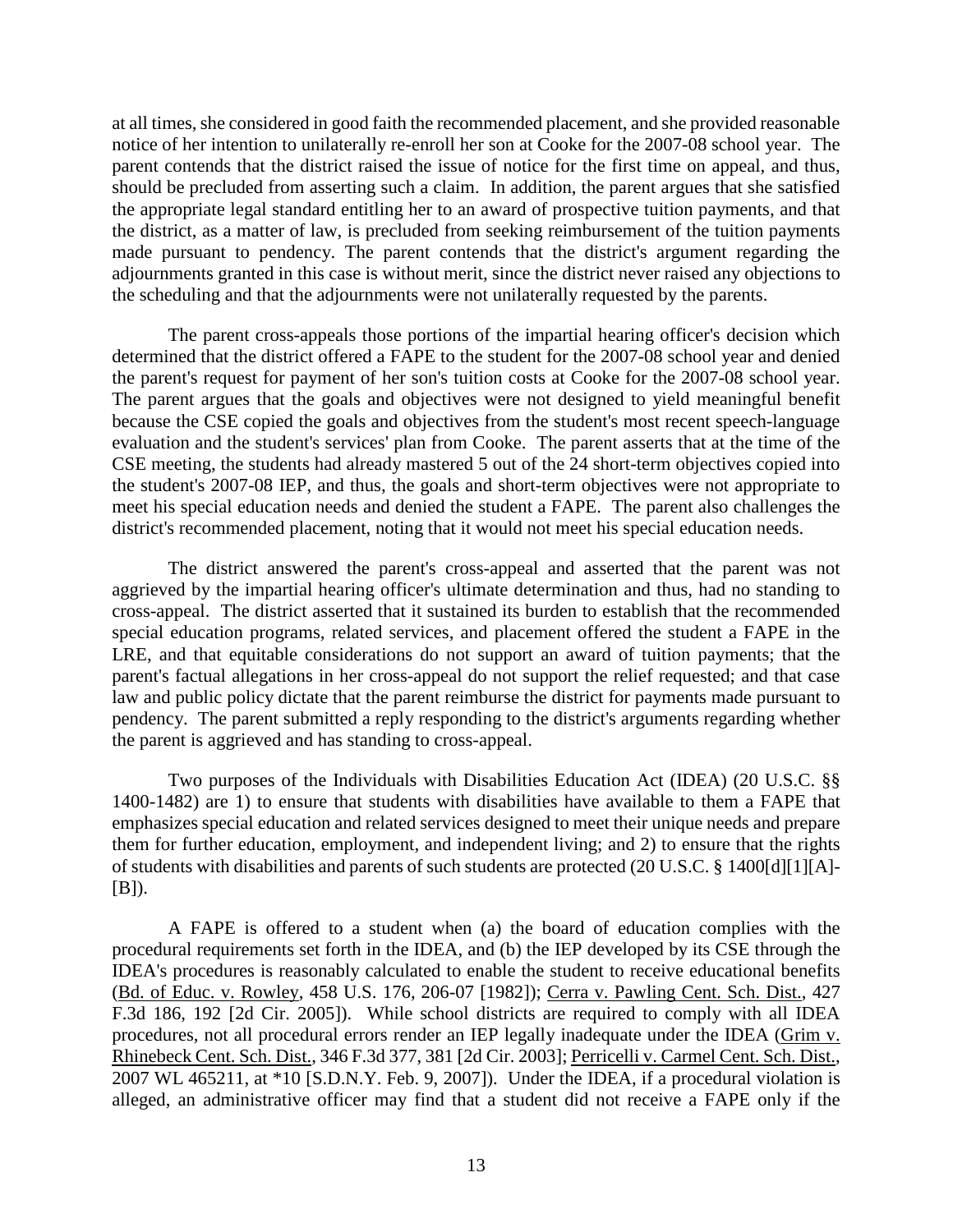procedural inadequacies (a) impeded the student's right to a FAPE, (b) significantly impeded the parents' opportunity to participate in the decision-making process regarding the provision of a FAPE to the student, or (c) caused a deprivation of educational benefits (20 U.S.C. § 1415[f][3][E][ii]; 34 C.F.R. § 300.513[a][2]; E.H. v. Bd. of Educ., 2008 WL 3930028, at \*7 [N.D.N.Y. Aug. 21, 2008]; Matrejek v. Brewster Cent. Sch. Dist., 471 F. Supp. 2d 415, 419 [S.D.N.Y. 2007] aff'd, 2008 WL 3852180 [2d Cir. Aug. 19, 2008]).

The IDEA directs that, in general, an impartial hearing officer's decision must be made on substantive grounds based on a determination of whether the student received a FAPE (20 U.S.C. § 1415[f][3][E][i]). A school district offers a FAPE "by providing personalized instruction with sufficient support services to permit the child to benefit educationally from that instruction" (Rowley, 458 U.S. at 203). However, the "IDEA does not itself articulate any specific level of educational benefits that must be provided through an IEP" (Walczak v. Florida Union Free Sch. Dist., 142 F.3d 119, 130 [2d Cir. 1998]; see Rowley, 458 U.S. at 189). The statute ensures an "appropriate" education, "not one that provides everything that might be thought desirable by loving parents" (Walczak, 142 F.3d at 132, quoting Tucker v. Bay Shore Union Free Sch. Dist., 873 F.2d 563, 567 [2d Cir. 1989] [citations omitted]; see Grim, 346 F.3d at 379). Additionally, school districts are not required to "maximize" the potential of students with disabilities (Rowley, 458 U.S. at 189, 199; Grim, 346 F.3d at 379; Walczak, 142 F.3d at 132). Nonetheless, a school district must provide "an IEP that is 'likely to produce progress, not regression,' and . . . affords the student with an opportunity greater than mere 'trivial advancement'" (Cerra, 427 F.3d at 195, quoting Walczak, 142 F.3d at 130 [citations omitted]; see Perricelli, 2007 WL 465211, at \*15). The IEP must be "reasonably calculated to provide some 'meaningful' benefit" (Mrs. B. v. Milford Bd. of Educ., 103 F.3d 1114, 1120 [2d Cir. 1997]; see Rowley, 458 U.S. at 192). The student's recommended program must also be provided in the least restrictive environment (LRE) (20 U.S.C. § 1412[a][5][A]; 34 C.F.R. §§ 300.114[a][2][i], 300.116[a][2]; 8 NYCRR 200.1[cc], 200.6[a][1]; see Walczak, 142 F.3d at 132).

An appropriate educational program begins with an IEP that accurately reflects the results of evaluations to identify the student's needs (34 C.F.R. § 300.320[a][1]; 8 NYCRR 200.4[d][2][i]), establishes annual goals related to those needs (34 C.F.R. § 300.320[a][2]; 8 NYCRR 200.4[d][2][iii]), and provides for the use of appropriate special education services (34 C.F.R. § 300.320[a][4]; 8 NYCRR 200.4[d][2][v]; see Application of the Dep't of Educ., Appeal No. 07-018; Application of a Child with a Disability, Appeal No. 06-059; Application of the Dep't of Educ., Appeal No. 06-029; Application of a Child with a Disability, Appeal No. 04-046; Application of a Child with a Disability, Appeal No. 02-014; Application of a Child with a Disability, Appeal No. 01-095; Application of a Child Suspected of Having a Disability, Appeal No. 93-9).

New York State amended its Education Law to place the burden of proof upon the school district during an impartial hearing, except that a parent seeking tuition reimbursement for a unilateral placement would continue to have the burden of proof regarding the appropriateness of such placement (Educ. Law § 4404[1][c], as amended by Ch. 583 of the Laws of 2007). The amended law took effect for impartial hearings commenced on or after October 14, 2007 and therefore applies to the present case.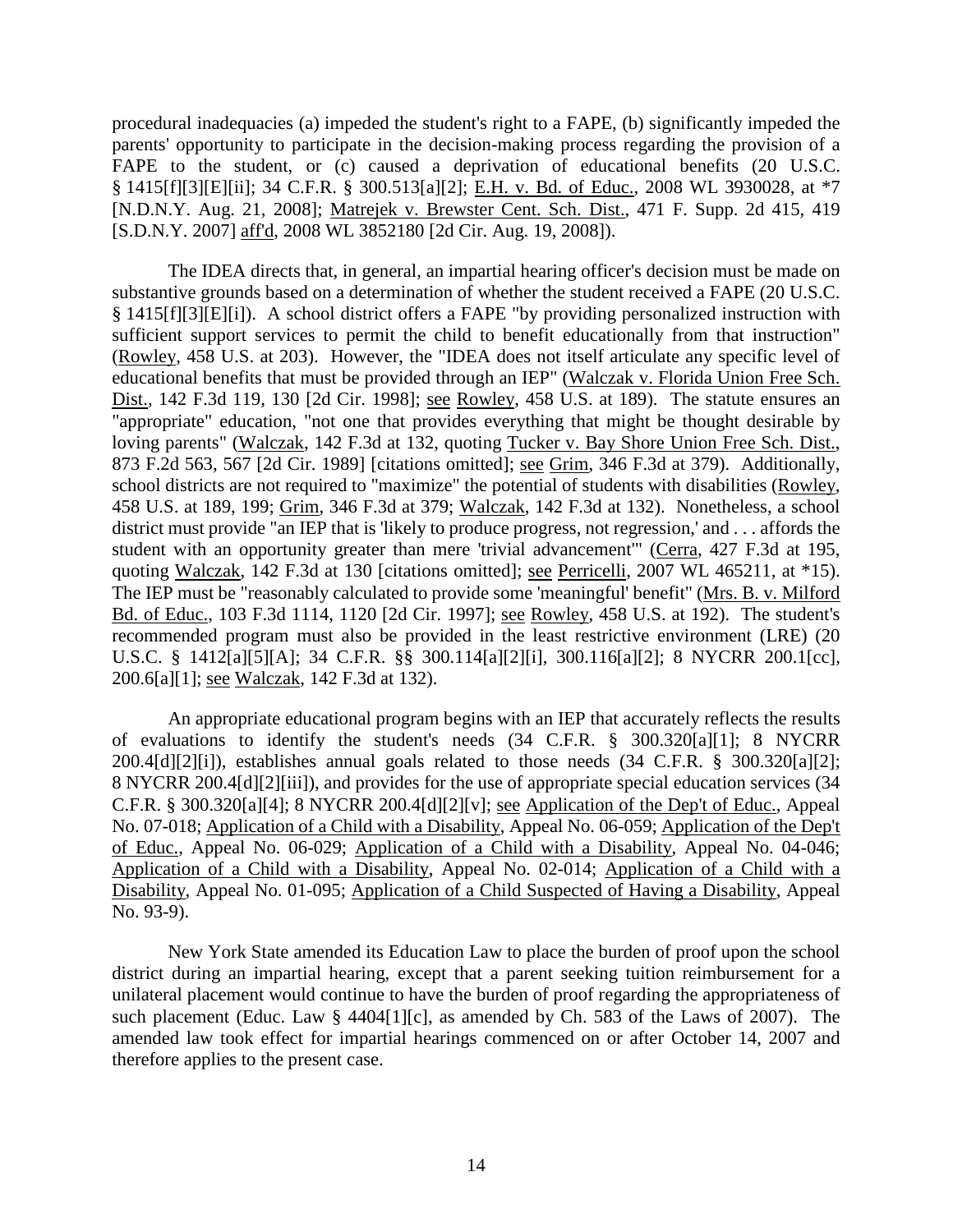A board of education may be required to reimburse parents for their expenditures for private educational services obtained for a student by his or her parents, if the services offered by the board of education were inadequate or inappropriate, the services selected by the parents were appropriate, and equitable considerations support the parents' claim (Florence County Sch. Dist. Four v. Carter, 510 U.S. 7 [1993]; Sch. Comm. of Burlington v. Dep't of Educ., 471 U.S. 359, 369- 70 [1985]). In Burlington, the Court found that Congress intended retroactive reimbursement to parents by school officials as an available remedy in a proper case under the IDEA (471 U.S. at 370-71; Gagliardo v. Arlington Cent. Sch. Dist., 489 F.3d 105, 111 [2d Cir. 2007]; Cerra, 427 F.3d 186, 192 [2d Cir. 2005]). "Reimbursement merely requires [a district] to belatedly pay expenses that it should have paid all along and would have borne in the first instance" had it offered the student a FAPE (Burlington, 471 U.S. at 370-71; see 20 U.S.C. § 1412[a][10][C][ii]; 34 C.F.R. § 300.148).

Turning first to the parent's cross-appeal, I agree with the impartial hearing officer's conclusion that the district's recommended placement in a 12:1+1 special class in a community school, the related services of counseling and speech-language therapy, and the annual goals and short-term objectives were reasonably calculated to confer educational benefits, and thus, offered the student a FAPE in the LRE for the 2007-08 school year (see IHO Decision at pp. 2-4). Relying upon the most recent evaluative information and information provided by the student's then-current teacher and speech-language therapist regarding his present levels of performance, the hearing record indicates that the CSE identified the student's needs in the areas of speech-language, auditory processing, expressive and receptive language, reading, writing, comprehension, mathematics, and social interaction skills (Parent Ex. G at pp. 3-6; see Tr. pp. 93-97, 111-12, 115- 16; Parent Exs. K; L; X). The hearing record also indicates that after identifying the student's needs, the CSE reviewed draft goals developed by the district's special education teacher attending the CSE meeting—who used the student's most recent speech-language evaluation report and services' plan from Cooke to draft the goals and objectives—and notably, that neither the parent nor the student's current providers in attendance at the CSE meeting raised any concerns about the annual goals and short-term objectives proposed in the student's 2007-08 IEP or recommended any additional annual goals or short-term objectives to include in the IEP (Tr. pp. 103-04, 112-17). The 24 short-term objectives supported and clarified the student's annual goals and provided specific details regarding skills that the student would be expected to display in order to master the annual goals (Parent Ex. G at pp. 7-9). The parent's contention that the annual goals and shortterm objectives would not yield meaningful educational progress because the student had already mastered five of the short-term objectives is not persuasive, especially in light of the special education teacher's testimony that had the student attended his 12:1+1 special class, he would have reviewed the student's IEP and IEP goals, assessed the student to determine "exactly" what the student needed, and would then use the student's IEP as a "general guideline" to address and meet the student's needs (see Parent Ex. A at pp. 1-2; Tr. pp. 156, 175). Based upon the foregoing, the annual goals and short-term objectives, at the time they were created, were reasonably calculated to confer educational benefit and thus, did not deny the student a FAPE.

With respect to the parent's concerns regarding the recommended placement, the hearing record indicates that the CSE's recommended placement in a 12:1+1 special class reflected the CSE's agreement that the student required a small classroom environment with additional paraprofessional support (Tr. pp. 111-12). The recommended special class also offered the student an opportunity to receive instruction in smaller groups within the classroom and to attend art or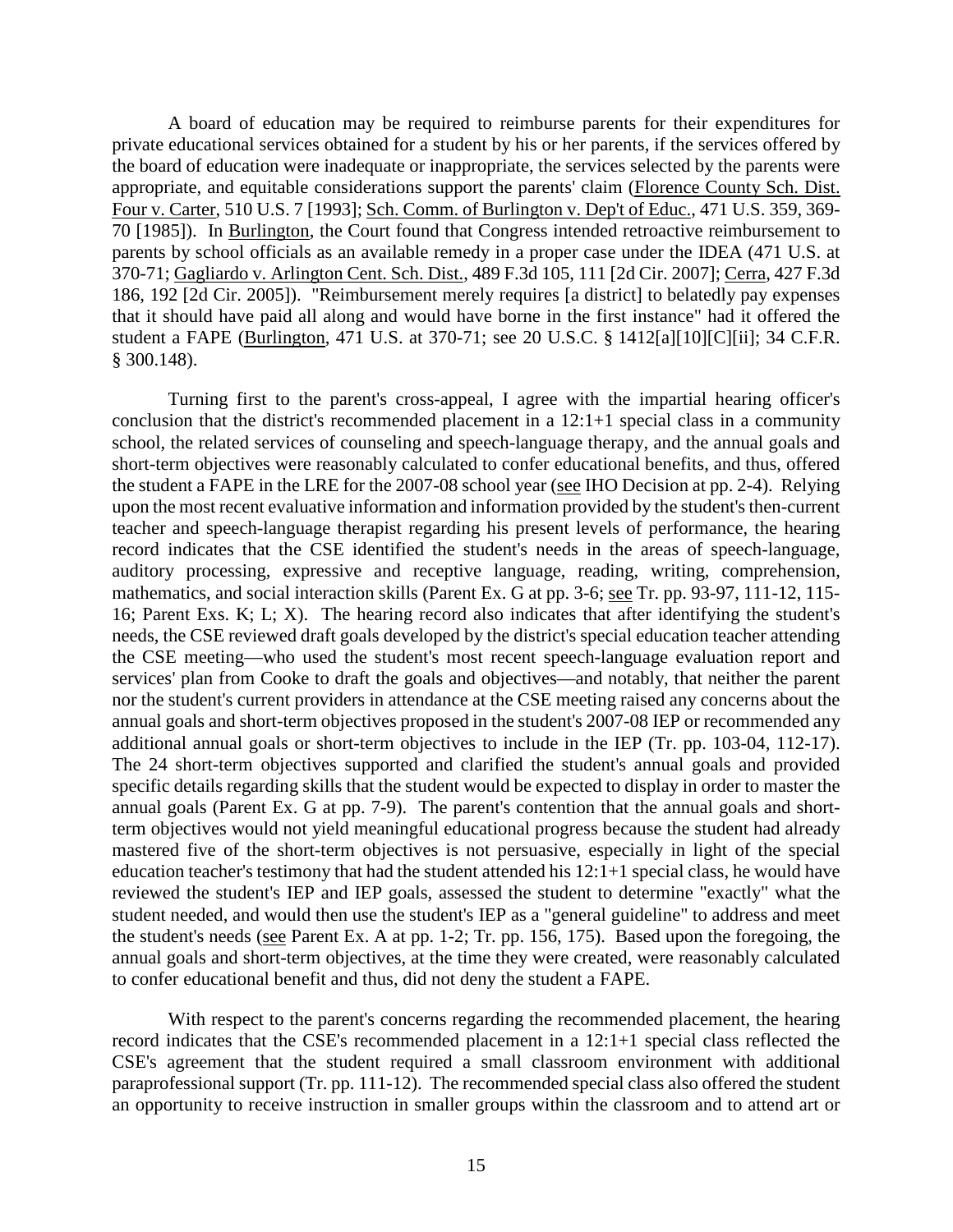music with his non-disabled peers (Tr. pp. 156-58, 174). The 12:1+1 special class was staffed with an experienced special education teacher, as well as an experienced paraprofessional (Tr. pp. 111-12, 157-59). According to the hearing record, the student's functional levels in reading and mathematics fell within the range of functional levels of the students attending the special class (Tr. pp. 170; see Dist. Ex. 10; Parents Exs. G; K; L). With respect to the speech-language therapy services, the hearing record indicates that the student would have received his IEP mandated speech-language therapy services from an experienced and well-qualified speech-language therapist who was familiar with the student's needs specific to his auditory processing difficulties, the use of the recommended FM unit, and the proposed annual goals and short-term objectives, and who would have consulted with the student's special education teacher and parent regarding the student's needs (Tr. pp. 125-26, 128-29, 134-35, 137-39; see Tr. pp. 52-53). The hearing record also demonstrates that the recommended special class, while not designated as "language-based," did focus on the students' speech-language needs and the reading program used targeted phonemic language-based needs, phonics, comprehension, and vocabulary (Tr. pp. 156, 164-65, 168-69). As for the parent's concern that behavioral issues in the special class would interfere with her son's learning process, the special education teacher of the recommended placement testified that he incorporated a classroom-wide behavior modification program and worked to prevent problems by addressing the students' low frustration tolerance (Tr. pp. 159-61). Therefore, based upon the evidence in the hearing record, the recommended placement was also reasonably calculated to confer educational benefits to the student and offered the student a FAPE in the LRE.

Having concurred with the impartial hearing officer's determination that the district sustained its burden to establish that it offered the student a FAPE in the LRE for the 2007-08 school year, I need not reach the contentions raised by the parties relating to equitable considerations and find that the parent is not entitled to tuition reimbursement; thus, the parent's cross-appeal is dismissed in its entirety (20 U.S.C. § 1412[a][10][C]; see Carter, 510 U.S. 7; Burlington, 471 U.S. at 370; Application of the Dep't of Educ., Appeal No. 06-120; Application of a Child Suspected of Having a Disability, Appeal No. 06-087; Application of the Dep't of Educ., Appeal No. 06-077; Application of a Child Suspected of Having a Disability, Appeal No. 05-122; Application of the Bd. of Educ., Appeal No. 04-098).

Turning to the district's appeal, while I agree with the district's contention that, as a matter of law, the impartial hearing officer erred in ordering the district to continue to fund the student's placement at Cooke for the remainder of the 2007-08 school year in light of his conclusion that the district offered the student a FAPE, I also agree with the parent's argument that the district's issue on appeal has become moot by virtue of the instant proceedings and the requirements of pendency during an appeal, which obligate the district to continue to fund the student's pendency placement through the conclusion of any administrative and/ or judicial proceedings (see 20 U.S.C. § 1415[e][3]; Educ. Law § 4404[4]; 34 C.F.R. § 300.518[a]; 8 NYCRR 200.5[m]). The dispute between the parties in an appeal must at all stages be "real and live," and not "academic," or it risks becoming moot (see Lillbask v. State of Conn. Dep't of Educ., 397 F.3d 77, 84 [2d Cir. 2005]; see also Chenier v. Richard W., 82 N.Y.2d 830, 832 [1993]; Hearst Corp. v. Clyne, 50 N.Y.2d 707, 714 [1980]; Application of a Child with a Disability, Appeal No. 07-139). In general, cases dealing with issues such as desired changes in IEPs, specific placements, and implementation disputes may become moot at the end of the school year because no meaningful relief can be granted (see, e.g., Application of the Bd. of Educ., Appeal No. 06-044; Application of the Bd. of Educ., Appeal No. 05-058; Application of a Child with a Disability, Appeal No. 04-027; Application of a Child with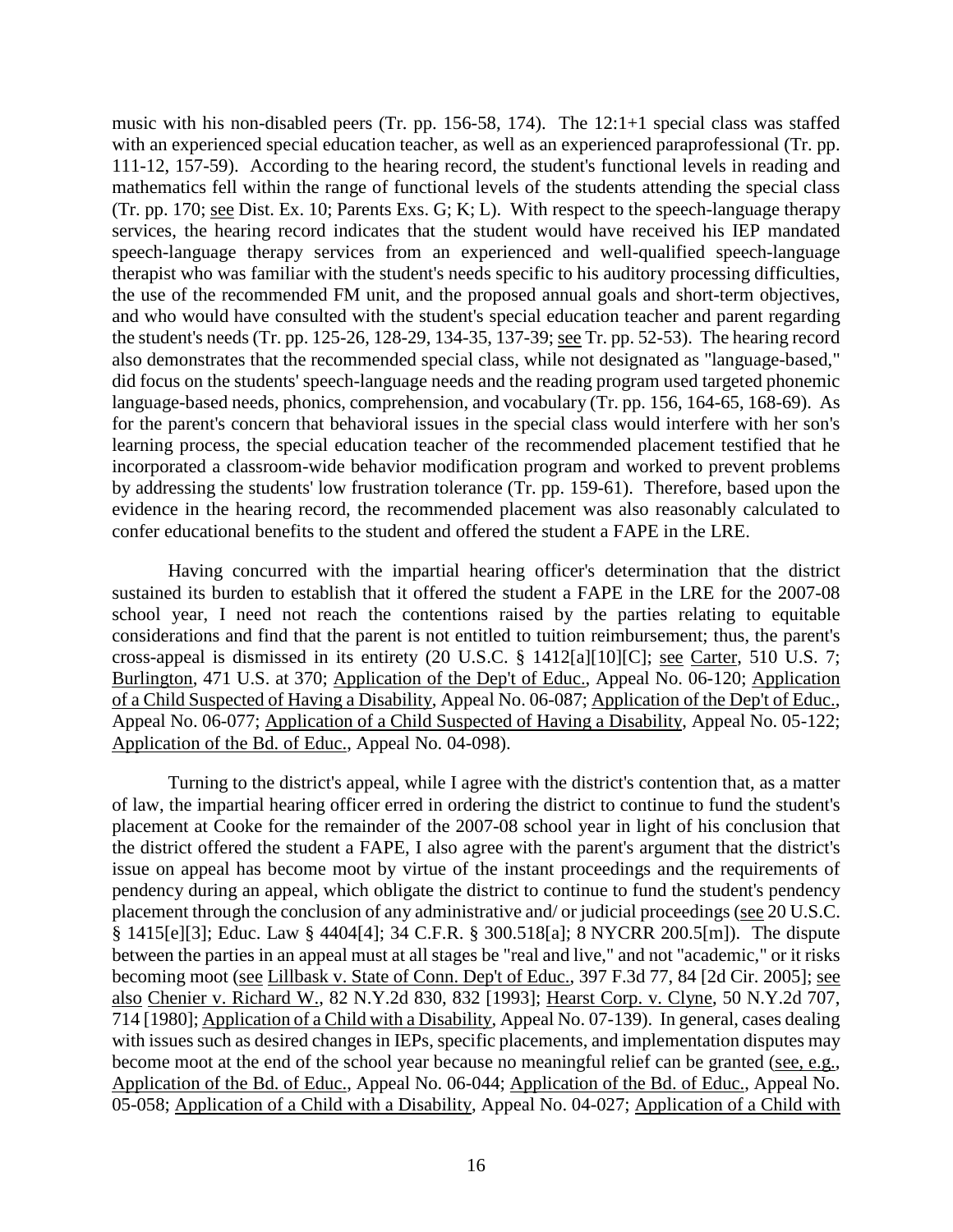a Disability, Appeal No. 00-037; Application of the Bd. of Educ., Appeal No. 00-016; Application of a Child with a Disability, Appeal No. 96-37). In addition, a case becomes moot when the parties lack a legally cognizable interest in the outcome (Murphy v. Hunt, 455 U.S. 478, 481 [1982]). In determining whether a controversy has become moot, the relevant inquiry is whether the facts alleged, under all the circumstances, show that there is a substantial controversy of sufficient immediacy and reality to warrant relief (Christopher P. v. Marcus, 915 F.2d 794, 802 [2d Cir. 1990]). Administrative decisions rendered in cases that concern such issues that arise out of school years since expired may no longer appropriately address the current needs of the student (see Daniel R.R. v. El Paso Indep. Sch. Dist., 874 F.2d 1036, 1040 [5th Cir. 1989]; Application of the Bd. of Educ., Appeal No. 07-028; Application of a Child with a Disability, Appeal No. 06-070; Application of a Child with a Disability, Appeal No. 04-007). Thus, consistent with the mootness doctrine, State Review Officers have determined that there is no need to decide issues on appeal that are no longer in controversy, or to make a determination that would have no actual effect on the parties (Application of a Child with a Disability, Appeal No. 07-066; Application of a Child with a Disability, Appeal No. 05-018; Application of a Child with a Disability, Appeal No. 02- 110; Application of a Child with a Disability, Appeal No. 98-73; Application of a Child Suspected of Having a Disability, Appeal No. 95-60).

In this case, the impartial hearing officer's interim decision dated March 20, 2008 (corrected March 25, 2008), established Cooke as the student's pendency placement and directed the district to fund the student's placement at Cooke (Interim Decision on Pendency at pp. 8-9). The IDEA and the New York State Education Law require that a student remain in his or her then current educational placement, unless the student's parents and the district otherwise agree, during the pendency of any proceedings relating to the identification, evaluation or placement of the student (20 U.S.C. § 1415[j]; Educ. Law §§ 4404[4], 4410[7][c]; see 34 C.F.R. § 300.518; 8 NYCRR 200.5[m]). In addition, during the pendency of administrative and judicial proceedings, a student remains at his current educational placement, "unless the State or local educational agency and the parents or guardian otherwise agree" (20 U.S.C. § 1415[e][3]; Educ. Law § 4404[4]; 34 C.F.R. § 300.518[a]; 8 NYCRR 200.5[m]).<sup>6</sup> Furthermore, in order to comply with State and federal law pendency provisions, a district's responsibility to maintain a student's pendency placement includes funding that placement (see Murphy v. Arlington Cent Sch. Dist., 297 F.3d 195 [2d Cir. 2002]; Bd. of Educ. v. Schutz, 290 F.3d 476 [2d Cir. 2002], cert. denied, 537 U.S. 1227 [2003]; see also 20 U.S.C. § 1415[j]; 34 C.F.R. § 300.518; Educ. Law § 4404[4][a]; 8 NYCRR 200.5[m]).

Therefore, although the issue on appeal regarding the impartial hearing officer's error in awarding continued funding of the student's placement at Cooke until the end of the 2007-08 school year may be considered "real and live," the remedy sought by the district—namely, to annul

 $6$  It is well settled that an impartial hearing officer's decision is final and binding upon the parties unless appealed to a State Review Officer (34 C.F.R. § 300.510[a]; 8 NYCRR 200.5[k]). Consequently, the impartial hearing officer's interim decision on pendency establishing Cooke as the student's pendency placement during the instant proceedings and directing the district to fund the student's pendency placement is final and binding (Application of a Child with a Disability, Appeal No. 07-050; Application of a Child with a Disability, Appeal No. 07-026; Application of a Child Suspected of Having a Disability, Appeal No. 06-092; Application of a Child with a Disability, Appeal No. 06-085; Application of a Child with a Disability, Appeal No. 04-024; Application of a Child with a Disability, Appeal No. 03-108; Application of a Child with a Disability, Appeal No. 02-100).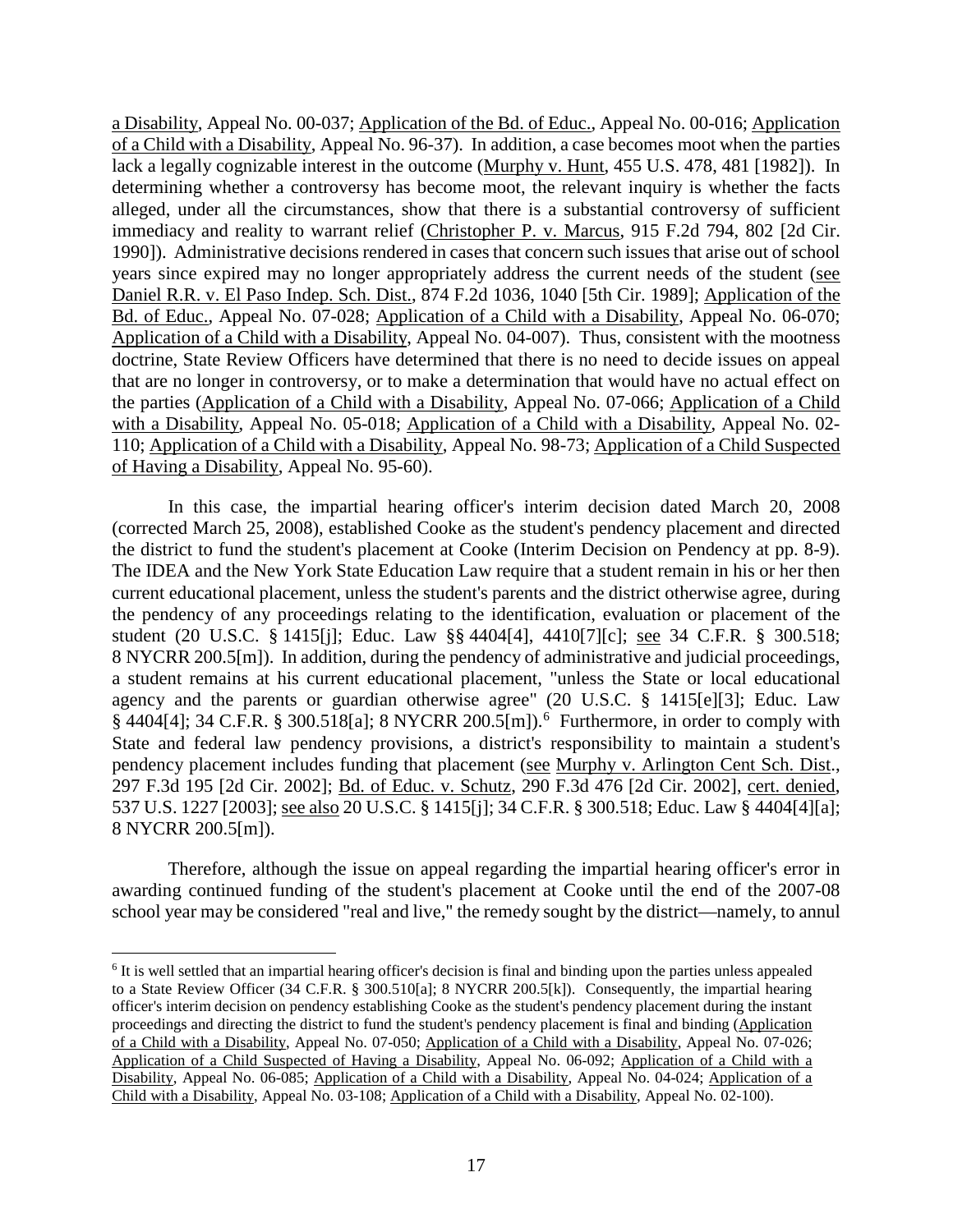this portion of the impartial hearing officer's decision directing the district to fund the placement has been rendered moot because a determination of the issue would have no actual effect on the parties given the district's continued obligation to fund the student's placement at Cooke under pendency through the conclusion of the instant administrative and/or judicial proceedings. Thus, the district's request to annul that portion of the impartial hearing officer's decision ordering the district to continue to fund the student's placement at Cooke until the end of the 2007-08 school year is dismissed as moot.

Finally, I am not persuaded by the district's argument that the parent should be ordered to reimburse the district for tuition payments made pursuant to pendency in light of the determination that the district offered the student a FAPE or because the adjournments granted in this case unduly protracted the proceedings thereby allowing the parent to "functionally" obtain the relief she sought. The district contends in a footnote in the petition that the facts of this case warrant a change in the law established in a previous appeal (Application of a Child with a Disability, Appeal No. 05-091),<sup>7</sup> which denied a district's counterclaim to recoup payments made pursuant to an unappealed pendency order despite a determination on appeal that the district offered the student a FAPE for the school year in question. The district cites case law to support their argument that public policy and fairness considerations dictate a recoupment of these payments (see Doe v. Brookline Sch. Comm., 722 F.2d 910 [1st Cir. 1983]; Mayo v. Baltimore City Pub. Sch., 40 F. Supp. 2d 331 [D. Md. 1999]).

In further support of its argument, the district attached additional documentary evidence to the petition, and in response, the parent also attached additional documentary evidence on this issue. Generally, documentary evidence not presented at an impartial hearing may be considered in an appeal from an impartial hearing officer's decision only if such additional evidence could not have been offered at the time of the hearing and the evidence is necessary in order to render a decision (see, e.g., Application of a Student with a Disability, Appeal No. 08-030; Application of the Dep't of Educ., Appeal No. 08-024; Application of a Student with a Disability, Appeal No. 08-

 <sup>7</sup> Application of a Child with a Disability, Appeal No. 05-091, held in pertinent part:

Although this issue appears to be one of first impression in this circuit, two federal districts courts in New York have recently alluded in dicta to the fact that if this scenario ever presented itself, it would be unlikely that a district could recoup such payments (see Bd. of Educ. v. Schutz, 137 F. Supp. 2d 83, 92 n.15 [N.D.N.Y. 2001], aff'd, 290 F.3d 476 [2d Cir. 2002], cert. denied, 537 U.S. 1227 [2003]; Murphy v. Arlington Cent. Sch. Dist., 86 F. Supp. 2d 354, 367 n.9 [S.D.N.Y. 2000], aff'd, 297 F.3d 195 [2d Cir. 2002]). After a review of case law from other circuits rejecting the idea of recoupment, the Court in Schutz noted "Accordingly, it appears as though the tuition payments made by the District during the pendency of [the proceedings] may not be subject to recoupment from [the parents], and no opinion is offered as to the manner in which this burden might be allocated between the District and the State" (Schutz, 137 F.Supp.2d at n.15 [J. Hurd]). Given these circumstances, I decline to order [the parents] to reimburse the district for costs incurred by respondent in maintaining the student's pendency placement, an expense it was required to pay in order to comply with the pendency provisions of state and federal law (see Murphy v. Arlington Cent Sch. Dist., 297 F.3d 195 [2d Cir. 2002]; **Bd. of Educ. v. Schutz, 290 F.3d 476 [2d Cir. 2002]**, cert. denied, 537 U.S. 1227 [2003]; see also 20 U.S.C. § 1415[j]; 34 C.F.R. § 300.51[8]; Educ. Law § 4404[4]; 8 NYCRR 200.5[m]).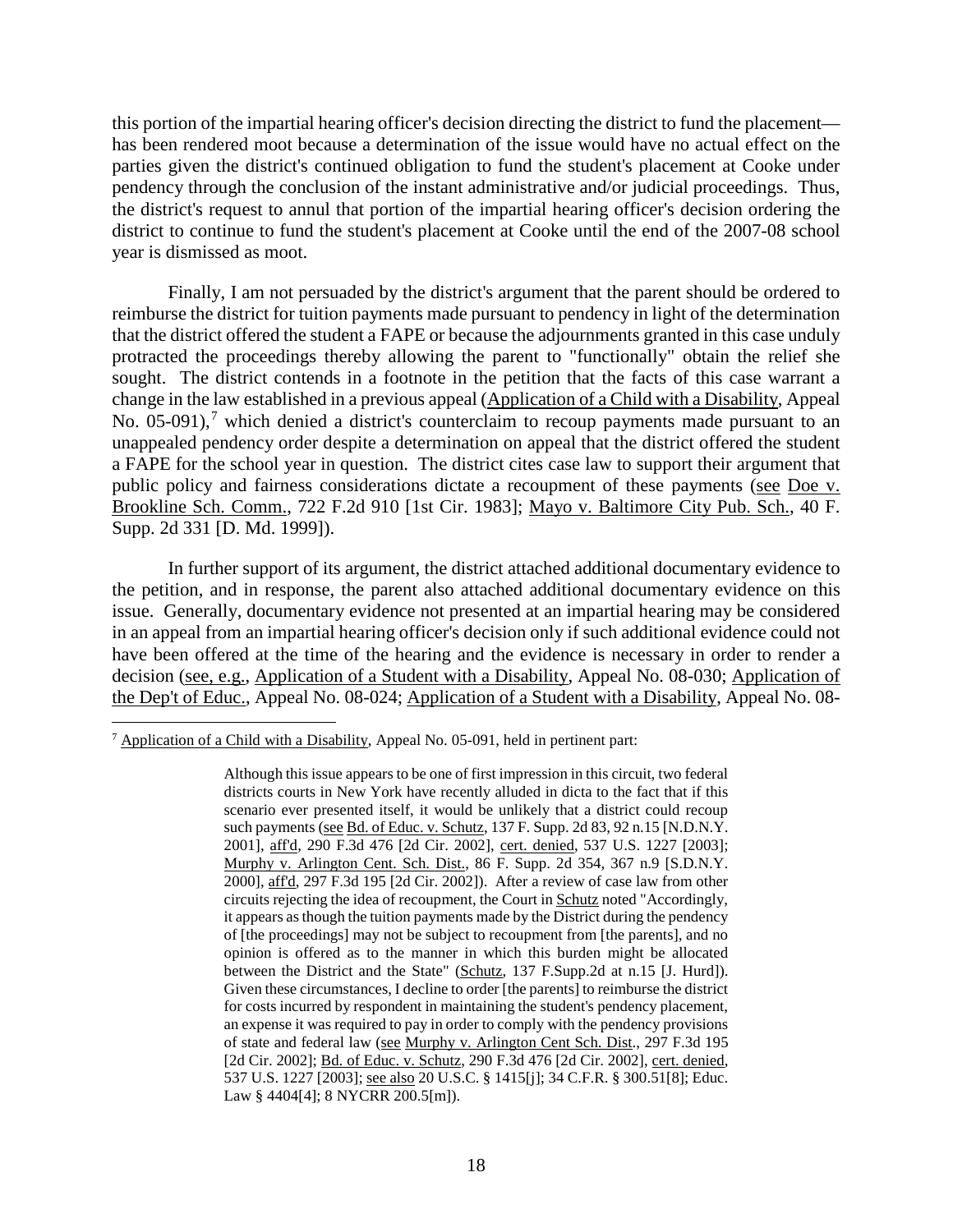003; Application of the Bd. of Educ., Appeal No. 06-044; Application of the Bd. of Educ., Appeal No. 06-040; Application of a Child with a Disability, Appeal No. 05-080; Application of a Child with a Disability, Appeal No. 05-068; Application of the Bd. of Educ., Appeal No. 04-068). In this case, the additional documentary evidence consists of a series of e-mail correspondence between the parties and the impartial hearing officer regarding the scheduling of the impartial hearing, as well as a copy of the district's case history report (Pet. Ex. 2; Answer Ex. A). I will accept the additional documentary evidence even though it was available at the time of the impartial hearing because it is necessary in order to render a decision on this issue.

With respect to the district's allegations regarding the length of this proceeding, I note that federal and State regulations require an impartial hearing officer to render a decision within 45 days after the expiration of the resolution period (34 C.F.R. § 300.515[a]; 8 NYCRR 200.5[j][5]), unless an extension has been granted at the request of either party (34 C.F.R. § 300.515[c]; 8 NYCRR 200.5[j][5][i]). The district asserts that the parent requested and obtained a number of adjournments, which served to unduly protract the length of the proceeding and forced the district to continue to pay the student's tuition expenses at Cooke under pendency. The district further contends that by seeking and receiving the adjournments, the parent took advantage of the injunctive nature of pendency, which served to award the parent the remedy sought, namely, funding for her son's attendance at Cooke. However, a review of the additional documentary evidence submitted indicates that as the parent contends, the district did not raise any objections to the scheduling or requested adjournments, and further, that it appears that the district mutually agreed to and/or requested the adjournments granted (see Answer Ex. 1 at pp. 1-2, 8-9, 11-17). Given the facts borne out by the additional evidence, I am not persuaded that the parent, alone, is at fault for the length of the proceedings or that the facts of this case warrant a change in the law entitling the district to recoup payments it made pursuant to pendency.<sup>8</sup> Therefore, the district's

 <sup>8</sup> However, I do remind and caution the impartial hearing officer, as well as both parties in this matter, that it is incumbent upon the impartial hearing officer to only grant extensions consistent with regulatory constraints and to ensure that the record documents the reason for each extension (8 NYCRR 200.5[j][5][i]). In addition, regulatory requirements set forth specific factors that an impartial hearing officer must consider prior to granting an extension (8 NYCRR 200.5[j][5][ii]). The impartial hearing officer may grant a request for an extension only after fully considering the cumulative impact of the following factors:

<sup>(</sup>a) the impact on the child's educational interest or well-being which might be occasioned by the delay;

<sup>(</sup>b) the need of a party for additional time to prepare or present the party's position at the hearing in accordance with the requirements of due process;

<sup>(</sup>c) any financial or other detrimental consequences likely to be suffered by a party in the event of a delay; and

<sup>(</sup>d) whether there has already been a delay in the proceeding through the actions of one of the parties.

<sup>(8</sup> NYCRR 200.5[j][5][ii]). The regulations also provide that agreement of the parties is not a sufficient basis for granting an extension, and further that "[a]bsent a compelling reason or a specific showing of substantial hardship, a request for an extension shall not be granted because of school vacations, a lack of availability resulting from the parties' and/or representatives' scheduling conflicts, settlement discussions between the parties or other similar reasons." (8 NYCRR 200.5[j][5][iii]). (see Application of a Child with a Disability, Appeal No. 06-005).